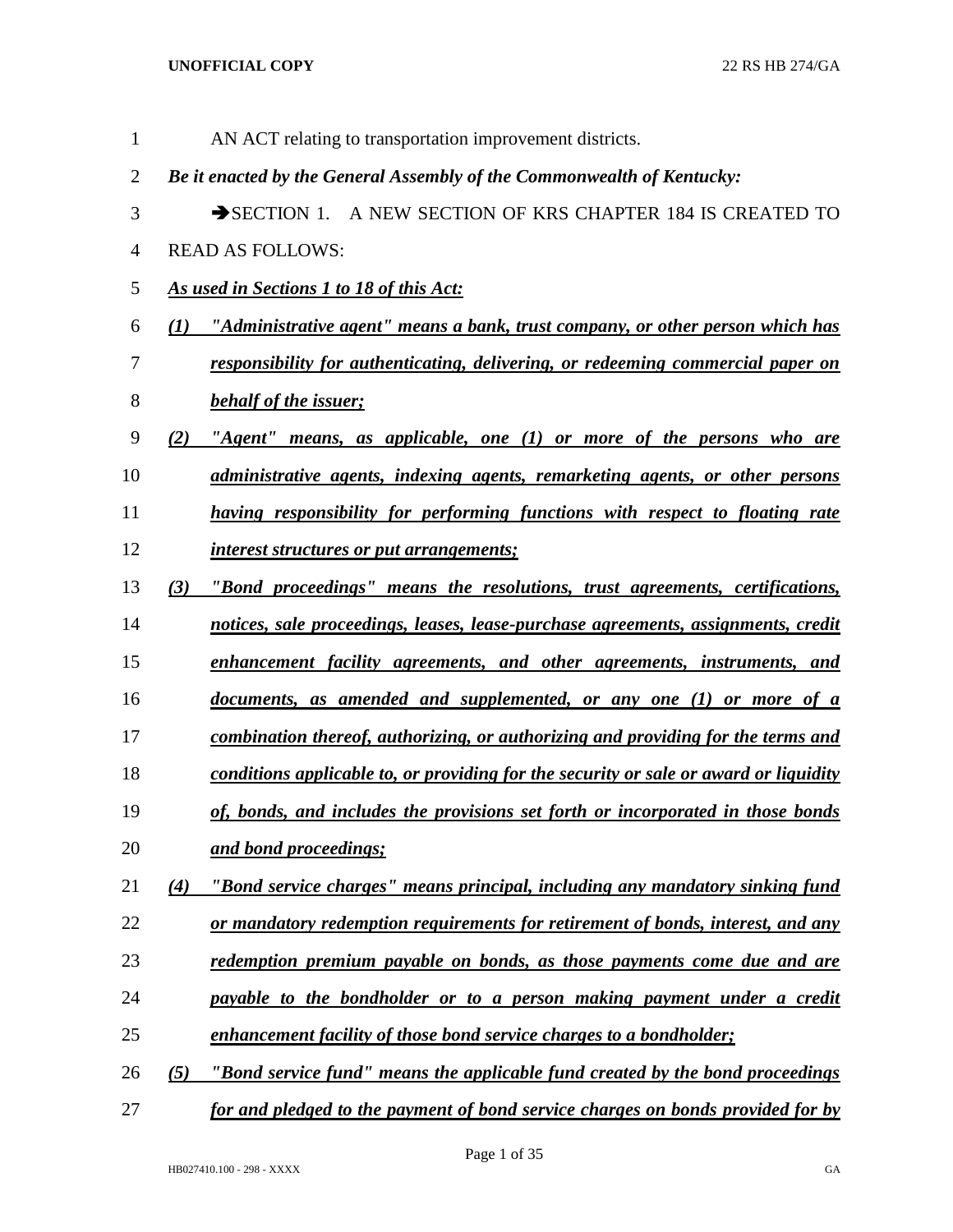| $\mathbf{1}$   |     | those proceedings, including all moneys, investments, and earnings from              |
|----------------|-----|--------------------------------------------------------------------------------------|
| $\overline{2}$ |     | investments, credited and to be credited to that fund as provided in the bond        |
| 3              |     | <i>proceedings;</i>                                                                  |
| $\overline{4}$ | (6) | "Bonds" means bonds, notes, including notes anticipating bonds or other notes,       |
| 5              |     | commercial paper, certificates of participation, or other evidences of obligation,   |
| 6              |     | including any interest coupons pertaining thereto, issued pursuant to Sections 1     |
| 7              |     | to 18 of this Act;                                                                   |
| 8              | (7) | "Commercial paper" means bonds with one (1) or more maturities of three              |
| 9              |     | hundred sixty-five (365) days or less which, under the bond proceedings, are         |
| 10             |     | expected to be funded by the issuance of additional bonds with maturities of three   |
| 11             |     | hundred sixty-five days (365) or less, whether or not ultimately funded with long    |
| 12             |     | term bonds;                                                                          |
| 13             | (8) | "Cost" as applied to the construction of a project, includes:                        |
| 14             |     | The cost of construction, including bridges over or under existing highways<br>(a)   |
| 15             |     | and railroads;                                                                       |
| 16             |     | Acquisition of all property required by the district for such construction;<br>(b)   |
| 17             |     | Demolishing or removing any buildings or structures on acquired land,<br>(c)         |
| 18             |     | including the cost of acquiring any lands to which buildings or structures           |
| 19             |     | may be moved, site clearance, improvement, and preparation;                          |
| 20             |     | Diverting highways, interchanges with highways, and access roads to<br>(d)           |
| 21             |     | private property, including the cost of necessary land or easements;                 |
| 22             |     | All machinery, furnishings, and equipment, communications facilities,<br>(e)         |
| 23             |     | financing expenses, and interest prior to and during construction and for            |
| 24             |     | <u>one (1) year after completion of construction;</u>                                |
| 25             |     | <b>Traffic estimates; indemnity, surety bonds, and premiums on insurance;</b><br>(f) |
| 26             |     | guarantees; engineering; feasibility studies; legal expenses; plans;                 |
| 27             |     | specifications; surveys; estimates of cost and revenues; and other expenses          |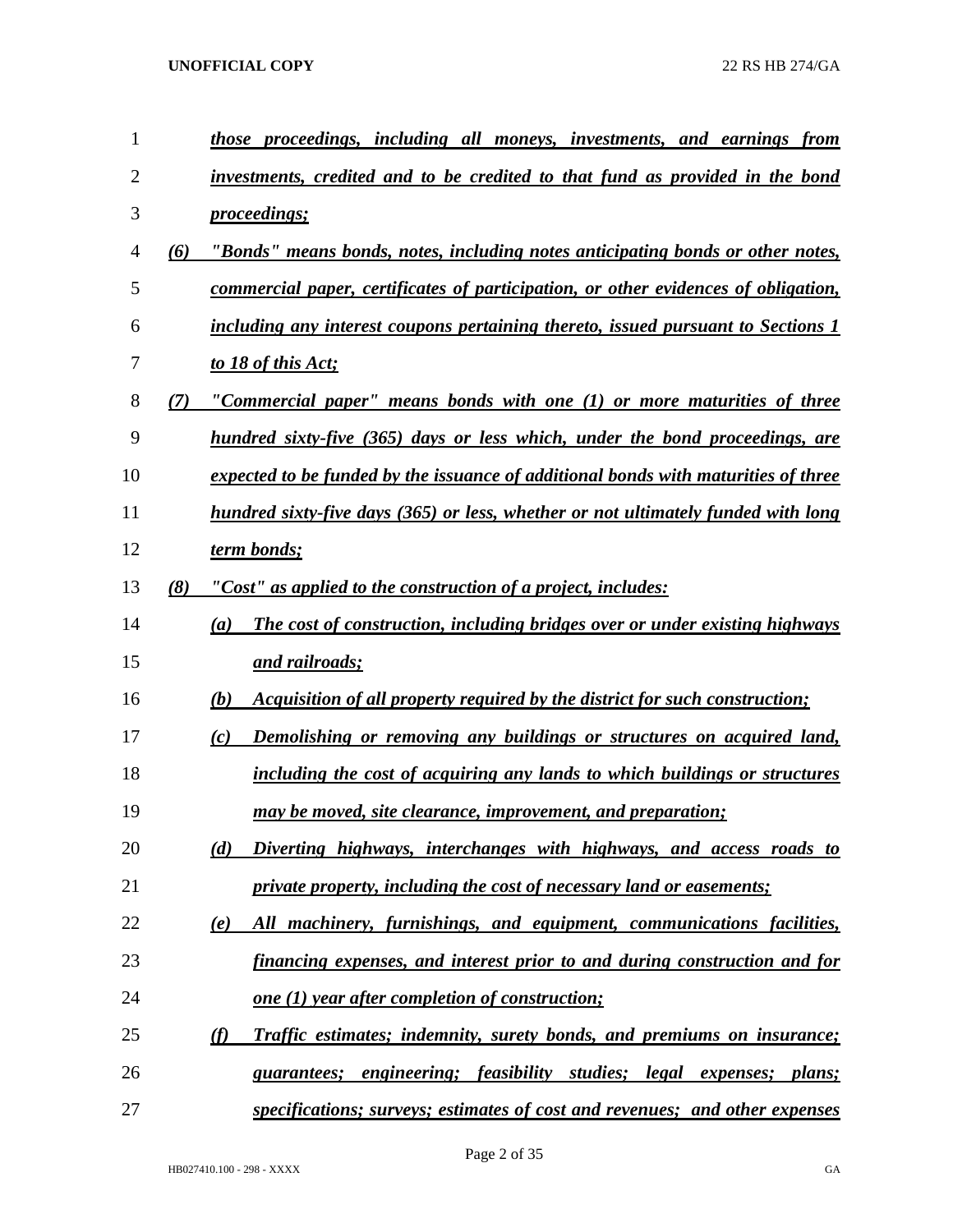| 1              | necessary or incidental to determining the feasibility or practicability of                                |
|----------------|------------------------------------------------------------------------------------------------------------|
| $\overline{2}$ | constructing a project;                                                                                    |
| 3              | Other expenses as may be necessary or incidental to the construction of the<br>$\left( \mathbf{g} \right)$ |
| $\overline{4}$ | project and the financing of such construction; and                                                        |
| 5              | Any obligation or expense incurred by any governmental agency or person<br>(h)                             |
| 6              | for surveys, borings, preparation of plans and specifications, and other                                   |
| 7              | engineering services, or any other cost described in this subsection, in                                   |
| 8              | connection with the construction of a project, which may be regarded as                                    |
| 9              | part of the cost of the project and reimbursed from revenues, taxes, or the                                |
| 10             | proceeds of bonds as authorized by Sections 1 to 18 of this Act;                                           |
| 11             | (9)<br>"Credit enhancement facilities" means letters of credit; lines of credit; standby,                  |
| 12             | contingent, or firm securities purchase agreements; insurance, or surety                                   |
| 13             | arrangements; guarantees, and other arrangements that provide for direct or                                |
| 14             | contingent payment of bond service charges, for security or additional security in                         |
| 15             | the event of nonpayment or default in respect of bonds, or for making payment of                           |
| 16             | <u>bond service charges and at the option and on demand of bondholders or at the</u>                       |
| 17             | option of the district or upon certain conditions occurring under put or similar                           |
| 18             | arrangements, or for otherwise supporting the credit or liquidity of the bonds,                            |
| 19             | and includes credit, reimbursement, marketing, remarketing, indexing, carrying,                            |
| 20             | interest rate hedge, and subrogation agreements, and other agreements and                                  |
| 21             | arrangements for payment and reimbursement of the person providing the credit                              |
| 22             | enhancement facility and the security for that payment and reimbursement;                                  |
| 23             | $(10)$ "Financing expenses" means all costs and expenses relating to the authorization,                    |
| 24             | issuance, sale, delivery, authentication, deposit, custody, clearing, registration,                        |
| 25             | transfer, exchange, fractionalization, replacement, payment, and servicing of                              |
| 26             | bonds, including without limitation costs and expenses for or relating to                                  |
| 27             | publication and printing, postage, delivery, preliminary and final official                                |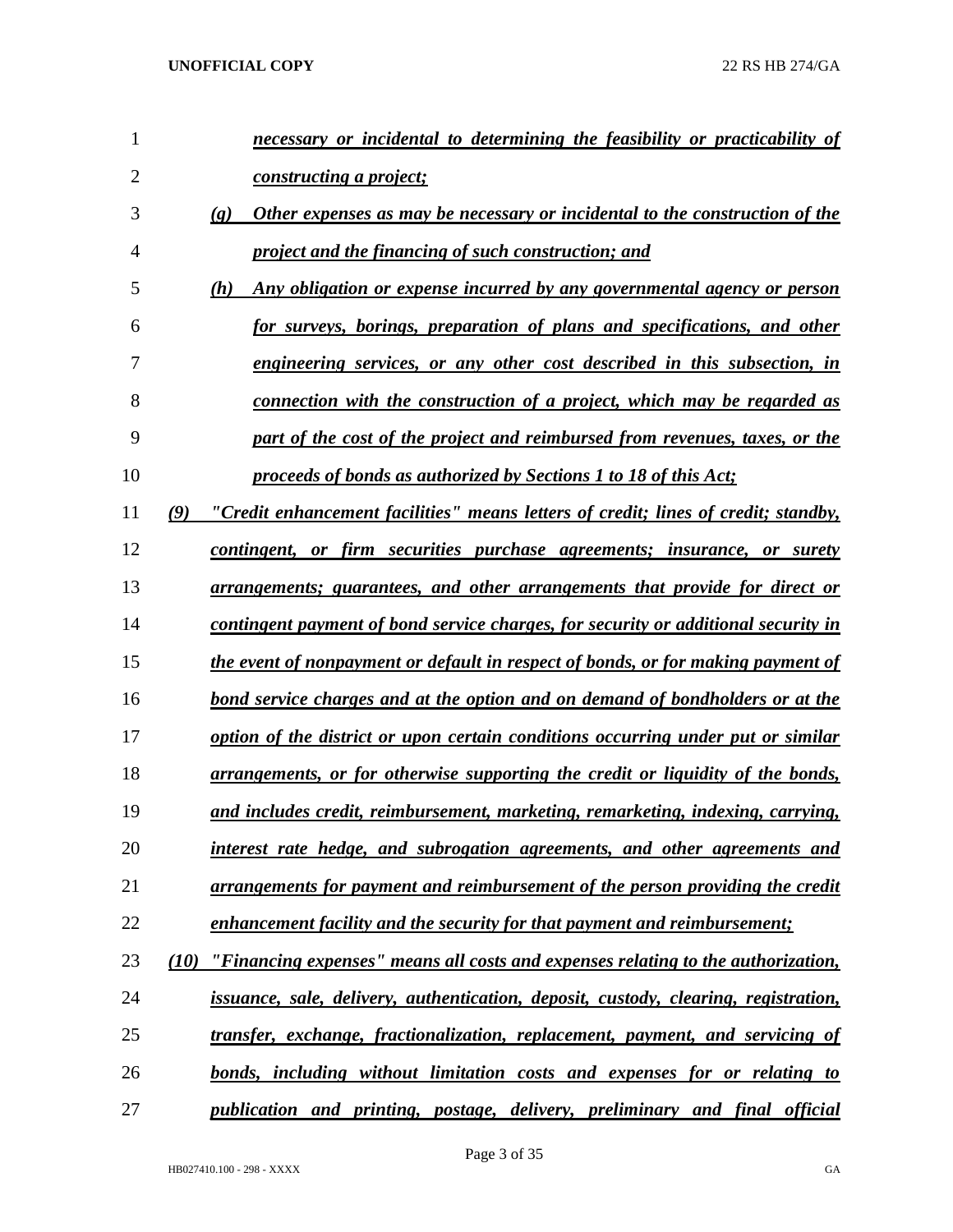| $\mathbf{1}$   | statements, offering circulars, and informational statements, travel and                  |
|----------------|-------------------------------------------------------------------------------------------|
| $\overline{2}$ | <u>transportation, underwriters, placement agents, investment bankers, paying</u>         |
| 3              | <u>agents, registrars, authenticating agents, remarketing agents, custodians,</u>         |
| 4              | <u>clearing agencies or corporations, securities depositories, financial advisory</u>     |
| 5              | services, certifications, audits, federal or state regulatory agencies, accounting        |
| 6              | and computation services, legal services and obtaining approving legal opinions           |
| 7              | and other legal opinions, credit ratings, redemption premiums, and credit                 |
| 8              | <b>enhancement facilities;</b>                                                            |
| 9              | "Floating rate interest structure" means provisions in the bond proceedings<br>(11)       |
| 10             | <i>whereby the interest rate or rates payable on the bonds, or upon successive series</i> |
| 11             | of commercial paper, vary from time-to-time pursuant to or in relation to an              |
| 12             | <u>index provided by an indexing agent or otherwise established, a formula, base,</u>     |
| 13             | <i>publicly announced rate, yields on other obligations, determinations of an agent,</i>  |
| 14             | <u>or any one (1) or combination of the foregoing, with or without approval or</u>        |
| 15             | <u>consent of the absolute obligor or issuer as provided in the bond proceedings;</u>     |
| 16             | "Governmental agency" means a department, division, or other unit of state<br>(12)        |
| 17             | <i>government; a county, city, municipal corporation or other political subdivision;</i>  |
| 18             | a regional transit authority or regional transit commission created under KRS             |
| 19             | Chapter 96A; a port authority created under KRS 65.510 to 65.650; and the                 |
| 20             | United States or any agency thereof;                                                      |
| 21             | "Highway" has the same meaning as in KRS 189.010;<br>(13)                                 |
| 22             | "Indexing agent" means a person with responsibility for establishing, adjusting,<br>(14)  |
| 23             | and maintaining an index of interest rates or yields for purposes of a floating rate      |
| 24             | <i>interest structure;</i>                                                                |
| 25             | "Interest rate hedge" means any arrangement:<br>(15)                                      |
| 26             | <b>By which either:</b><br>(a)                                                            |
| 27             | The different interest costs or receipts at, between, or among fixed or<br>1.             |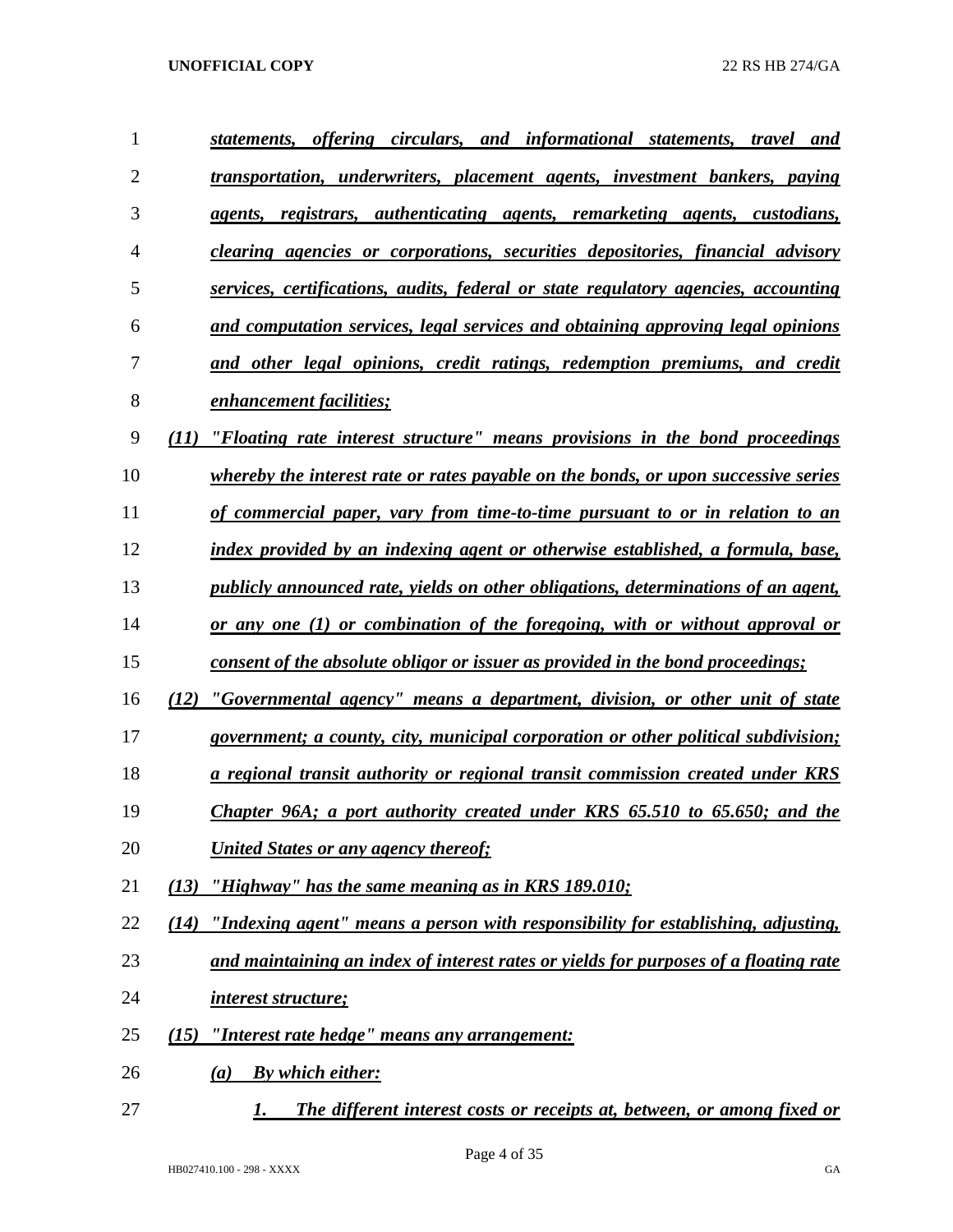| 1  | floating interest rates, including at different floating interest rates, are           |
|----|----------------------------------------------------------------------------------------|
| 2  | exchanged on stated amounts of bonds or investments, or on notional                    |
| 3  | amounts; or                                                                            |
| 4  | A party will pay interest costs in excess of an agreed limitation; and                 |
| 5  | Which also may include a requirement for the issuer to issue bonds at a<br>(b)         |
| 6  | future date. This requirement shall be deemed to be part of the bond                   |
| 7  | proceedings at the time the interest rate hedge is entered into. Issuance of           |
| 8  | bonds at a future date shall not require further legislative action, but shall         |
| 9  | be a ministerial act;                                                                  |
| 10 | (16) "Interest rate period" means that period of time during which an interest rate or |
| 11 | rates established under a floating rate interest structure will pertain, which         |
| 12 | periods may be altered or become fixed pursuant to the bond proceedings upon           |
| 13 | stated occurrences or upon determination of the absolute obligor or issuer;            |
| 14 | (17) "Interstate system" means that portion of the interstate highway system, or the   |
| 15 | national highway system, located within the Commonwealth;                              |
| 16 | "Net revenues" means revenues lawfully available to pay both current operating<br>(18) |
| 17 | expenses of a district and bond service charges in any fiscal year or other            |
| 18 | specified period, less current operating expenses of the district and any amount       |
| 19 | necessary to maintain a working capital reserve for that period;                       |
| 20 | (19) "Outstanding," as applied to bonds, means outstanding in accordance with the      |
| 21 | terms of the bonds and the applicable bond proceedings;                                |
| 22 | "Owner" includes any person having any title or interest in any property<br>(20)       |
| 23 | authorized to be acquired by a district under Sections 1 to 18 of this Act;            |
| 24 | "Pledged revenues" means net revenues, moneys and investments, and earnings<br>(21)    |
| 25 | on those investments, in the applicable bond service fund and any other special        |
| 26 | funds, and the proceeds of any bonds issued for the purpose of refunding prior         |
| 27 | bonds, all as lawfully available and by resolution of the district committed for       |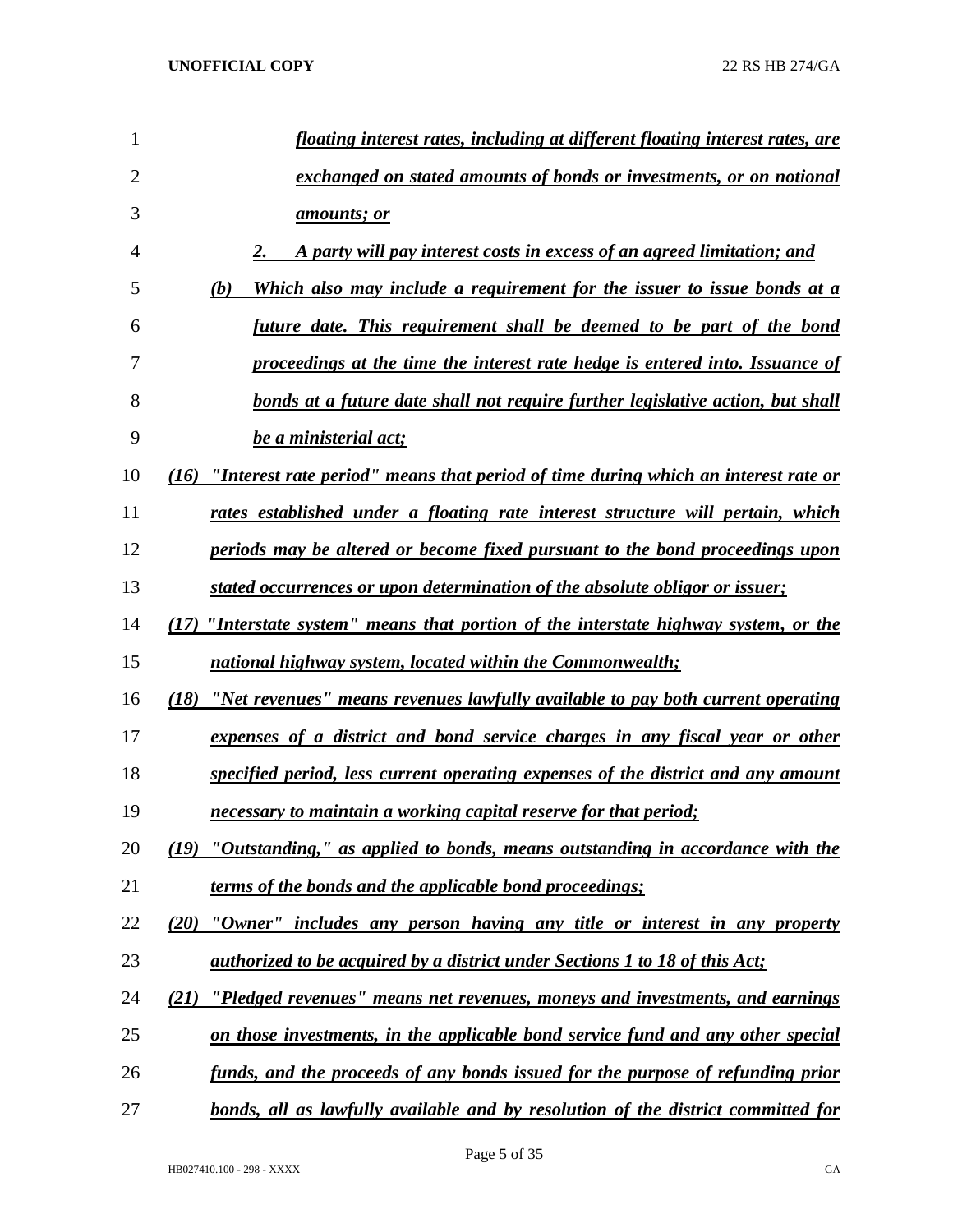| $\mathbf{1}$   | application as pledged revenues to the payment of bond service charges on              |
|----------------|----------------------------------------------------------------------------------------|
| $\overline{2}$ | particular issues of bonds;                                                            |
| 3              | "Project" means:<br>(22)                                                               |
| 4              | A highway or parking facility;<br>(a)                                                  |
| 5              | <b>Freight rail tracks and necessarily related freight rail facilities;</b><br>(b)     |
| 6              | Other transportation projects constructed or improved under Sections 1 to<br>(c)       |
| 7              | 18 of this Act and includes all bridges, tunnels, overpasses, underpasses,             |
| 8              | interchanges, or approaches that are determined by the district to be                  |
| 9              | necessary for the safe merging of traffic between the project and those                |
| 10             | highways;                                                                              |
| 11             | Service facilities, and administration, storage, and other buildings, property,<br>(d) |
| 12             | and facilities, that the district considers necessary for the operation of the         |
| 13             | <i>project; and</i>                                                                    |
| 14             | All property and rights that must be acquired by the district for the<br>(e)           |
| 15             | <u>construction, maintenance, or operation of the project;</u>                         |
| 16             | "Property" includes interests in property;<br>(23)                                     |
| 17             | "Put arrangement" means provisions in the bond proceedings under which<br>(24)         |
| 18             | holders of the applicable bonds may exercise an option, or are required, to            |
| 19             | surrender the bonds or their ownership for an amount of payment previously             |
| 20             | established in or pursuant to the bond proceedings, at times, which may, but need      |
| 21             | not be, consistent with the ends of interest rate periods and which may be altered     |
| 22             | with or without the approval or consent, or upon the direction of, the absolute        |
| 23             | <u>obligor or the issuer, as provided for in the bond proceedings;</u>                 |
| 24             | "Refund" means to fund and retire outstanding bonds, including advance<br>(25)         |
| 25             | refunding with or without payment or redemption prior to stated maturity;              |
| 26             | "Remarketing agent" means the person having responsibility for marketing or<br>(26)    |
| 27             | <u>remarketing commercial paper or bonds with put arrangements, which may</u>          |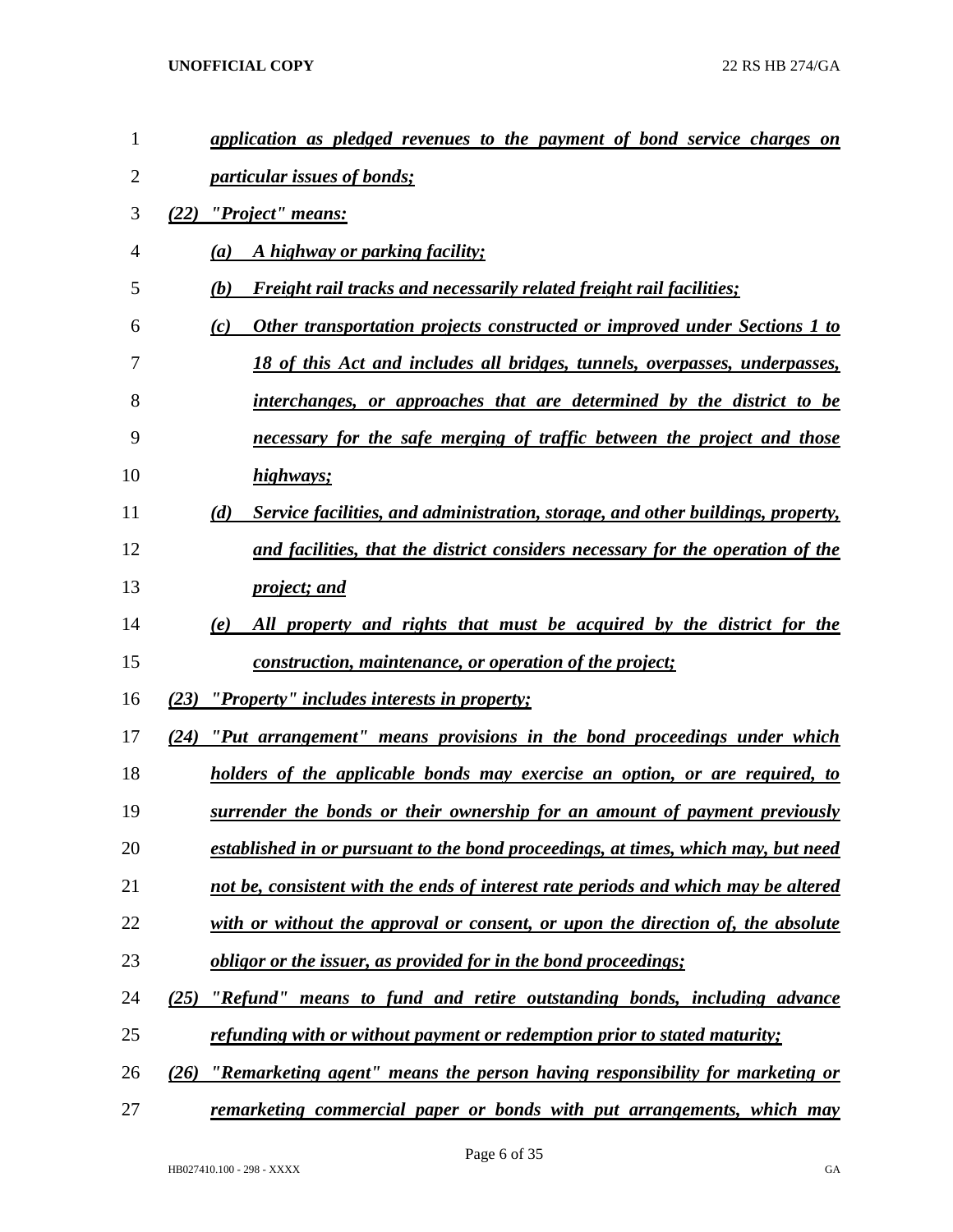| $\mathbf{1}$ | include responsibility for making recommendations or determinations as to prices            |
|--------------|---------------------------------------------------------------------------------------------|
| 2            | or interest rates;                                                                          |
| 3            | "Revenues" means:<br>(27)                                                                   |
| 4            | All moneys received by a district with respect to the lease, sublease, or sale,<br>(a)      |
| 5            | including installment sale, conditional sale, or sale under a lease-purchase                |
| 6            | <i>agreement, of a project;</i>                                                             |
| 7            | All moneys received by a district under an agreement pursuant to Section 18<br>(b)          |
| 8            | of this Act;                                                                                |
| 9            | (c)<br>Any gift or grant received with respect to a project;                                |
| 10           | All moneys received from increment bonds issued in accordance with the<br>(d)               |
| 11           | establishment of a local development area under KRS 65.7041 to 65.7083;                     |
| 12           | and                                                                                         |
| 13           | <b>Proceeds of bonds issued under Sections 1 to 18 of this Act to the extent the</b><br>(e) |
| 14           | use thereof for payment of principal or of premium, if any, or interest on                  |
| 15           | the bonds is authorized by the district, proceeds from any insurance,                       |
| 16           | condemnation, or guaranty pertaining to a project or property mortgaged to                  |
| 17           | secure bonds or pertaining to the financing of a project, and income and                    |
| 18           | profit from the investment of the proceeds of bonds or of any revenues;                     |
| 19           | "Special funds" means the applicable bond service fund and any accounts and<br>(28)         |
| 20           | subaccounts in that fund, any other funds or accounts permitted by, established             |
| 21           | under, and identified as a special fund or special account in the bond                      |
| 22           | proceedings, including any special fund or account established for purposes of              |
| 23           | rebate or other requirements under federal income tax laws; and                             |
| 24           | "Transportation improvement district" or "district" means a transportation<br>(29)          |
| 25           | improvement district established pursuant to Section 2 of this Act.                         |
| 26           | SECTION 2. A NEW SECTION OF KRS CHAPTER 184 IS CREATED TO                                   |
|              |                                                                                             |

READ AS FOLLOWS: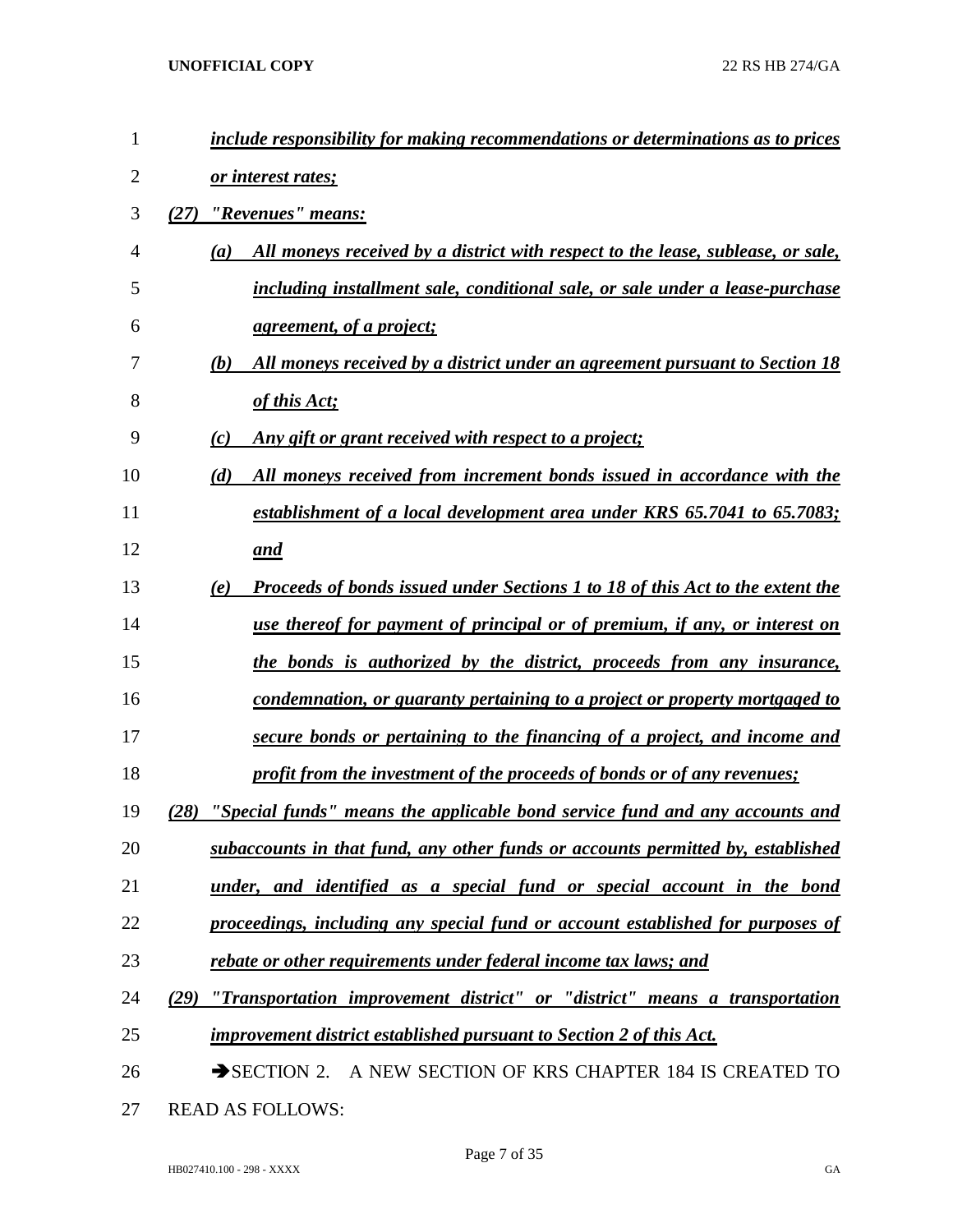| 1  | (1) | A transportation improvement district may be created by the legislative body of a       |
|----|-----|-----------------------------------------------------------------------------------------|
| 2  |     | city with a population of at least twenty thousand $(20,000)$ , a county, or by a       |
| 3  |     | group of up to three (3) contiguous counties. A transportation improvement              |
| 4  |     | district shall be governed by a board of trustees appointed as outlined in either       |
| 5  |     | subsection $(3)$ , $(4)$ , $(5)$ , or $(6)$ of this section.                            |
| 6  | (2) | A transportation improvement district shall be considered:                              |
| 7  |     | A body both corporate and politic, and the exercise by it of the powers<br>(a)          |
| 8  |     | conferred by Sections 1 to 18 of this Act in the financing, construction,               |
| 9  |     | maintenance, repair, and operation of a project are and shall be held to be             |
| 10 |     | essential governmental functions; and                                                   |
| 11 |     | A special purpose governmental entity as defined in KRS 65A.010 and<br>(b)              |
| 12 |     | subject to the requirements and limitations in KRS Chapter 65A.                         |
| 13 | (3) | A transportation improvement district established by a city shall be governed by a      |
| 14 |     | <b>board of trustees consisting of:</b>                                                 |
| 15 |     | Five (5) voting members appointed by the legislative body of the city; and<br>(a)       |
| 16 |     | <b>One (1) nonvoting member appointed by the regional planning commission</b><br>(b)    |
| 17 |     | for the county.                                                                         |
| 18 |     | All members appointed under this subsection shall be residents of the city              |
| 19 |     | establishing the district. Two (2) of the voting members shall be members of a          |
| 20 |     | <i>chamber of commerce in the city.</i>                                                 |
| 21 | (4) | A transportation improvement district established by a single county shall be           |
| 22 |     | governed by a board of trustees consisting of:                                          |
| 23 |     | Five (5) voting members appointed by the legislative body of the county;<br>(a)         |
| 24 |     | <b>One (1) nonvoting member appointed by the legislative body of the largest</b><br>(b) |
| 25 |     | city in the county; and                                                                 |
| 26 |     | <b>One (1) nonvoting member appointed by the regional planning commission</b><br>(c)    |
| 27 |     | <u>for the county.</u>                                                                  |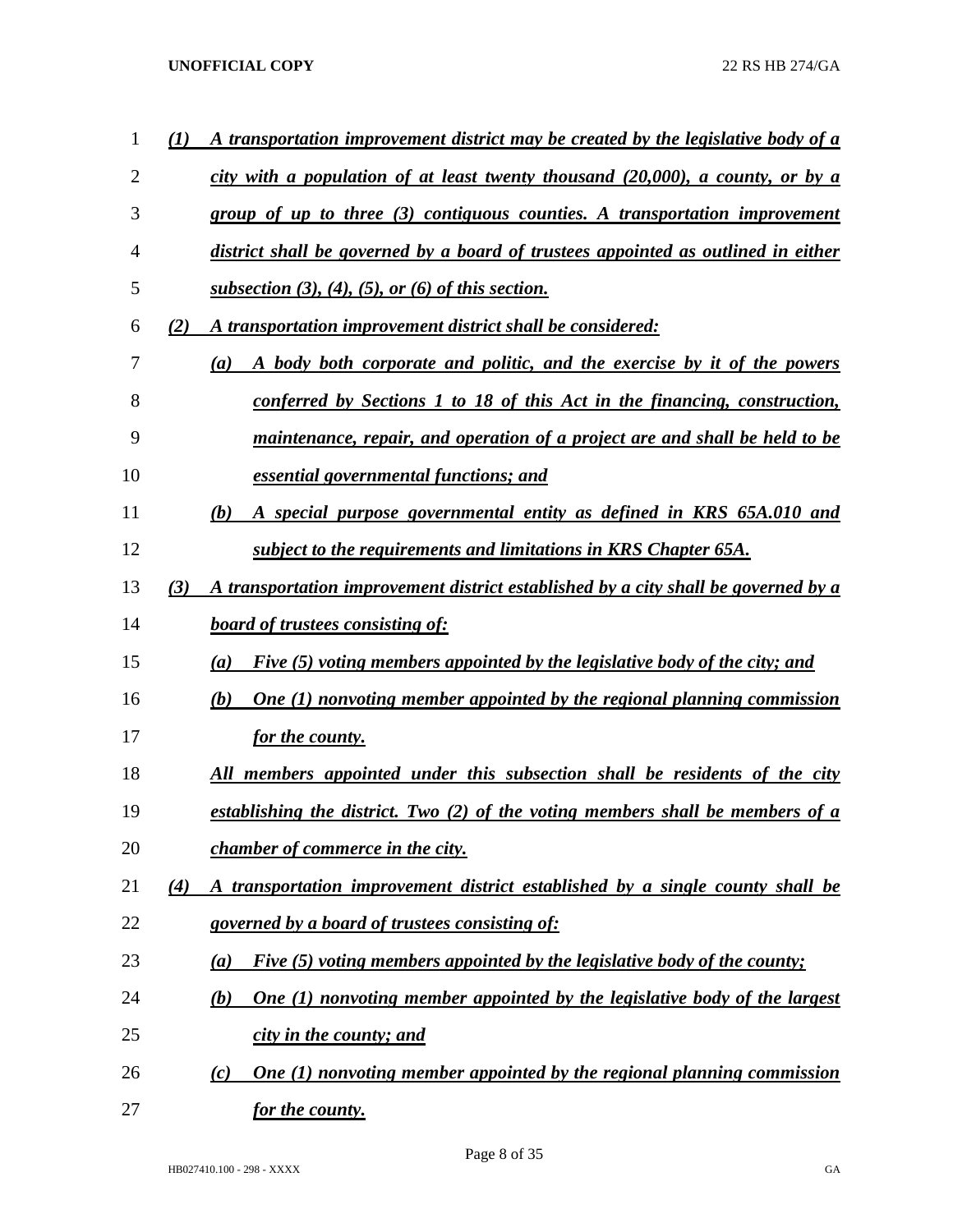| 1  |     | <u>All members appointed under this subsection shall be residents of the county</u>          |
|----|-----|----------------------------------------------------------------------------------------------|
| 2  |     | establishing the district. Two (2) of the voting members shall be members of a               |
| 3  |     | <i>chamber of commerce in the county.</i>                                                    |
| 4  | (5) | A transportation improvement district established by two (2) counties shall be               |
| 5  |     | governed by a board of trustees consisting of:                                               |
| 6  |     | $Six (6) voting members, three (3) of whom shall be appointed by the$<br>(a)                 |
| 7  |     | <i>legislative body of each county;</i>                                                      |
| 8  |     | One (1) voting member appointed by the board of trustees of the district;<br>(b)             |
| 9  |     | Two $(2)$ nonvoting members, one $(1)$ of whom shall be appointed by the<br>(c)              |
| 10 |     | <i>legislative body of the largest city in each county; and</i>                              |
| 11 |     | <b>One (1) nonvoting member appointed by the regional planning commission</b><br>(d)         |
| 12 |     | for the counties making up the district.                                                     |
| 13 |     | <u>All members appointed under this subsection shall be residents of one (1) of the</u>      |
| 14 |     | counties establishing the district. One (1) of the voting members appointed by               |
| 15 |     | each county shall be members of a chamber of commerce located within that                    |
| 16 |     | county.                                                                                      |
| 17 | (6) | A transportation improvement district established by three (3) counties shall be             |
| 18 |     | governed by a board of trustees consisting of:                                               |
| 19 |     | Nine $(9)$ voting members, three $(3)$ of whom shall be appointed by the<br>$\left(a\right)$ |
| 20 |     | legislative body of each county;                                                             |
| 21 |     | Three $(3)$ nonvoting members, one $(1)$ of whom shall be appointed by the<br>(b)            |
| 22 |     | <i>legislative body of the largest city in each county; and</i>                              |
| 23 |     | One $(1)$ nonvoting member appointed by the regional planning commission<br>(c)              |
| 24 |     | for the counties making up the district.                                                     |
| 25 |     | All members appointed under this subsection shall be residents of one (1) of the             |
| 26 |     | counties establishing the district. One $(1)$ of the voting members appointed by             |
| 27 |     | each county shall be members of a chamber of commerce located within that                    |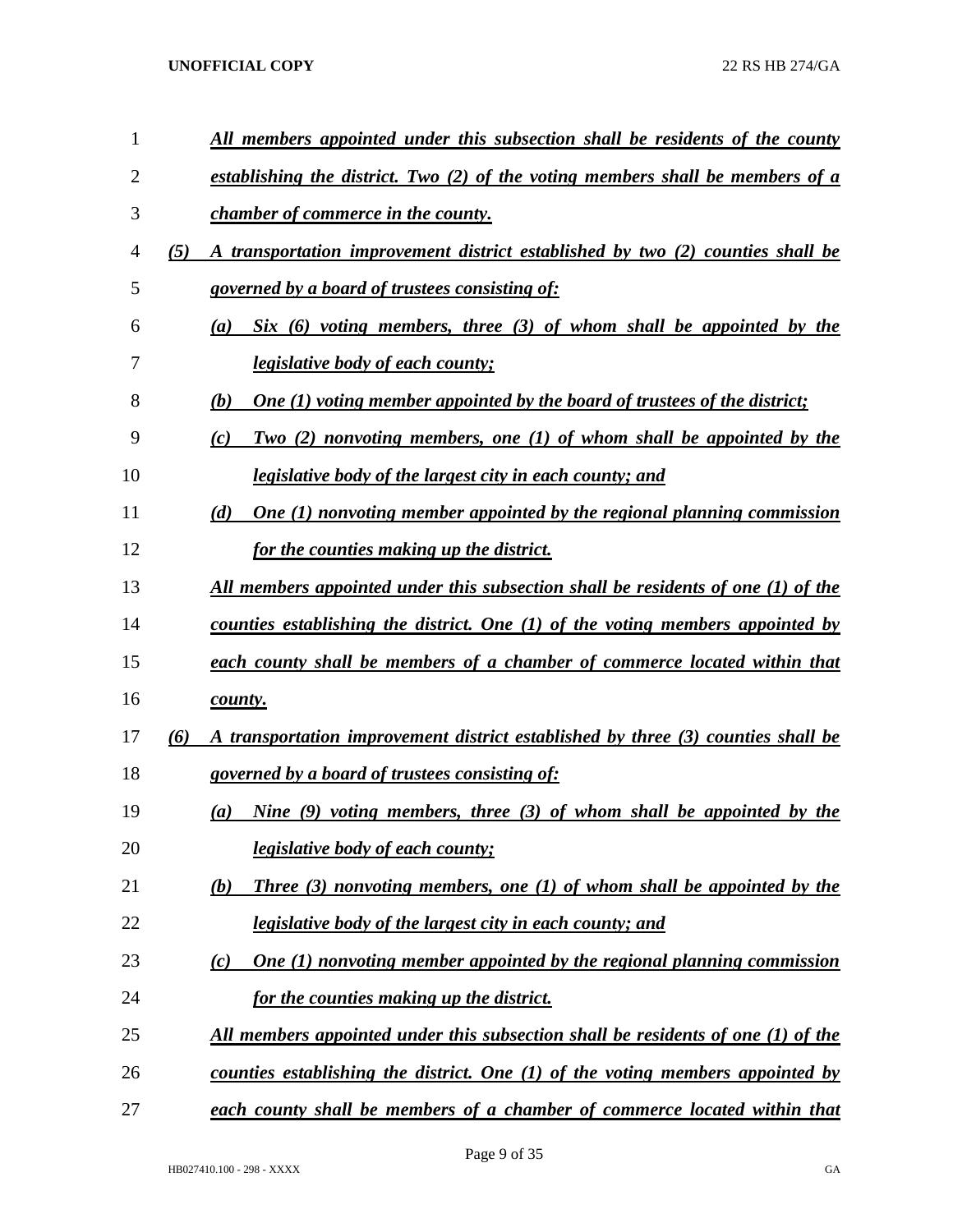| 1              |              | county.                                                                                  |
|----------------|--------------|------------------------------------------------------------------------------------------|
| $\overline{2}$ | (7)          | <i>Except for initial appointments by the legislative bodies of cities and counties,</i> |
| 3              |              | each appointed member of the board shall hold office for a term of four (4) years        |
| 4              |              | but be subject to removal at the pleasure of the authority that appointed the            |
| 5              |              | member. Initial appointments to the board by the legislative body of a city or           |
| 6              |              | county shall be staggered so that no more than two $(2)$ terms expire in any one $(1)$   |
| 7              |              | year. Except as otherwise provided in this section, any vacancy on the board shall       |
| 8              |              | be filled in the same manner as the original appointment.                                |
| 9              | (8)          | The voting members of the board shall elect from the entire board membership a           |
| 10             |              | chairperson, vice-chairperson, and secretary-treasurer. A majority of the                |
| 11             |              | statutory number of voting members of the board constitutes a quorum, the                |
| 12             |              | affirmative vote of which is necessary for any action of the district. A vacancy in      |
| 13             |              | the membership of the board shall not impair the right of a quorum to exercise           |
| 14             |              | all the rights and perform all duties of the district.                                   |
| 15             | (9)          | Members of the board shall serve without pay, but shall be reimbursed for                |
| 16             |              | reasonable expenses from the district's budget.                                          |
| 17             | (10)         | A city or county that establishes a district, or a city that is part of the district     |
| 18             |              | established by one (1) or more counties, may make appropriations from moneys             |
| 19             |              | available to them and not otherwise appropriated to pay costs incurred by the            |
| 20             |              | district in the exercise of its functions under Sections 1 to 18 of this Act.            |
| 21             |              | $\rightarrow$ SECTION 3.<br>A NEW SECTION OF KRS CHAPTER 184 IS CREATED TO               |
| 22             |              | <b>READ AS FOLLOWS:</b>                                                                  |
| 23             |              | A transportation improvement district may:                                               |
| 24             | $\mathbf{U}$ | Adopt bylaws for the regulation of its affairs and the conduct of its business;          |
| 25             | (2)          | <b>Adopt an official seal;</b>                                                           |
| 26             | (3)          | Sue and be sued in its own name, plead and be impleaded, provided any actions            |

*against the district shall be brought in the Circuit Court of the county in which*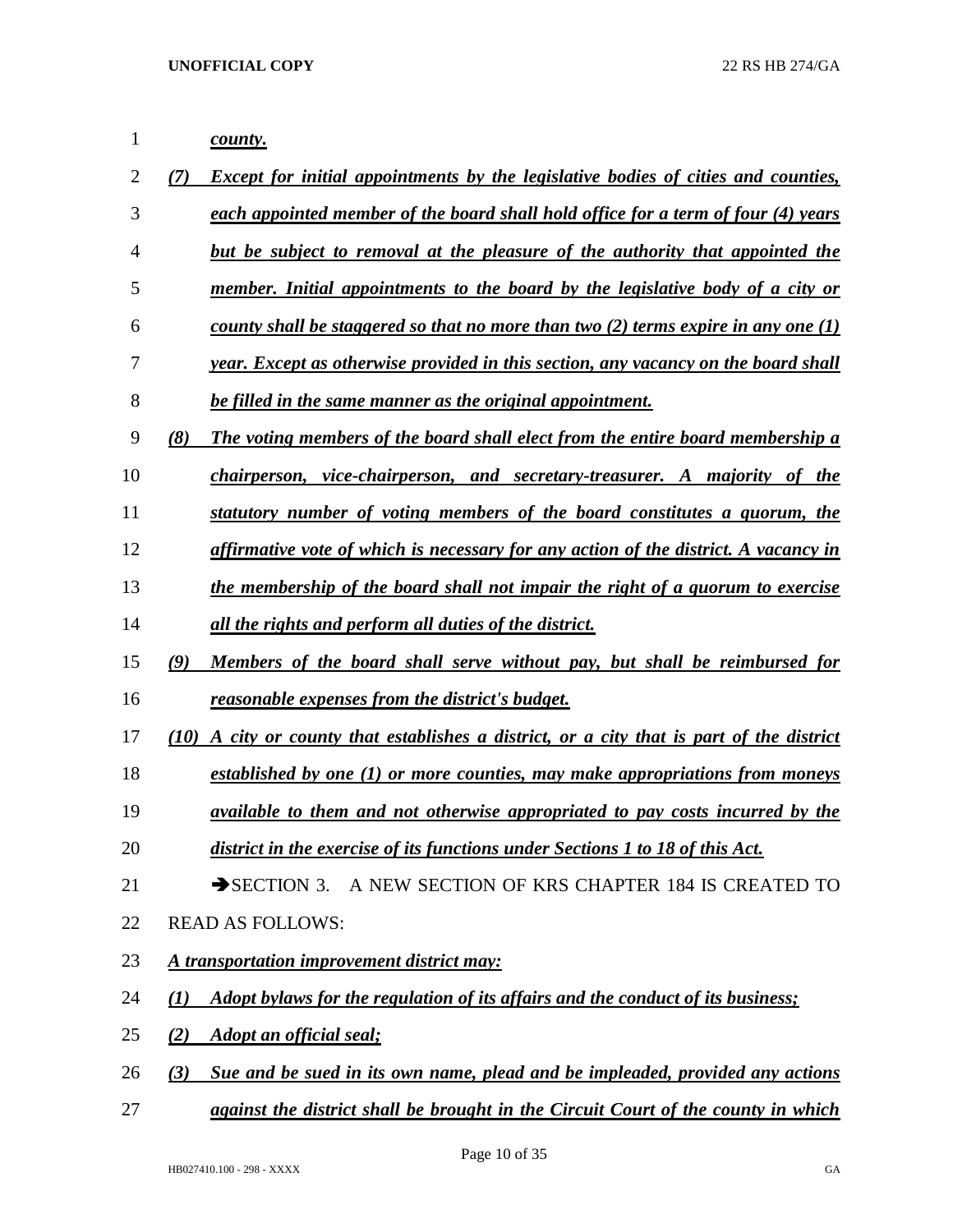| 1              |                               | the principal office of the district is located, or in the Circuit Court of the county    |
|----------------|-------------------------------|-------------------------------------------------------------------------------------------|
| $\overline{2}$ |                               | in which the cause of action arose, and all summonses, exceptions, and notices of         |
| 3              |                               | every kind shall be served on the district by leaving a copy thereof at its principal     |
| 4              |                               | office with the secretary-treasurer;                                                      |
| 5              | (4)                           | Purchase, construct, maintain, repair, sell, exchange, police, operate, or lease          |
| 6              |                               | <i>projects</i> ;                                                                         |
| 7              | (5)                           | <b>Issue transportation improvement district revenue bonds for the purpose of</b>         |
| 8              |                               | providing funds to pay the costs of any project or part thereof;                          |
| 9              | (6)                           | Maintain such funds as it considers necessary;                                            |
| 10             | (7)                           | Direct its agents or employees, when properly identified in writing and after at          |
| 11             |                               | least five (5) days' written notice, to enter upon lands within its jurisdiction to       |
| 12             |                               | make surveys and examinations preliminary to the location and construction of             |
| 13             |                               | projects for the district, without liability of the district or its agents or employees   |
| 14             |                               | <i>except for actual damage done;</i>                                                     |
| 15             | (8)                           | Make and enter into all contracts and agreements necessary or incidental to the           |
| 16             |                               | performance of its functions and the execution of its powers under Sections 1 to          |
| 17             |                               | 18 of this Act;                                                                           |
| 18             | $\boldsymbol{\left(9\right)}$ | <b>Employ, retain, or contract for the services of consulting engineers,</b>              |
| 19             |                               | superintendents, managers, and such other engineers, construction and                     |
| 20             |                               | accounting experts, financial advisers, trustees, marketing, remarketing, and             |
| 21             |                               | administrative agents, attorneys, and other employees, independent contractors,           |
| 22             |                               | or agents as are necessary in its judgment and fix their compensation, provided           |
| 23             |                               | all such expenses shall be payable solely from the proceeds of bonds or from              |
| 24             |                               | revenues;                                                                                 |
| 25             | (10)                          | Receive and accept from the federal or any state or local government, including           |
| 26             |                               | <u>but not limited to any agency, entity, or instrumentality of any of the foregoing,</u> |
| 27             |                               | loans and grants for or in aid of the construction, maintenance, or repair of any         |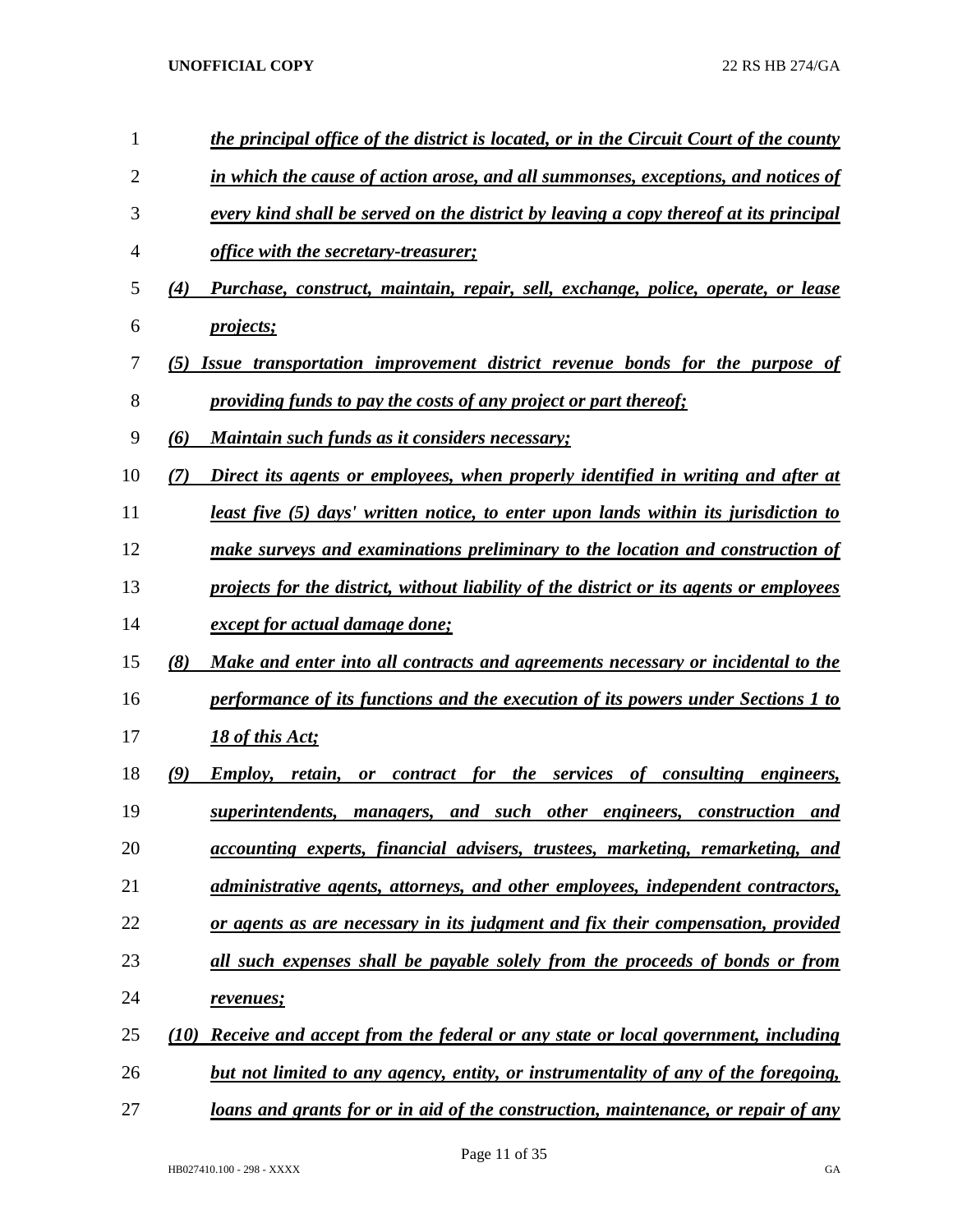| 1              | project, and receive and accept aid or contributions from any source or person of           |
|----------------|---------------------------------------------------------------------------------------------|
| $\overline{2}$ | money, property, labor, or other things of value, to be held, used, and applied             |
| 3              | only for the purposes for which such loans, grants, and contributions are made.             |
| 4              | Nothing in this subsection shall be construed as imposing any liability on this             |
| 5              | state for any loan received by a transportation improvement district from a third           |
| 6              | party unless this state has entered into an agreement to accept such liability;             |
| 7              | Subject to the requirements of Section 5 of this Act, acquire, hold, and dispose of<br>(II) |
| 8              | property in the exercise of its powers and the performance of its duties under              |
| 9              | <b>Sections 1 to 18 of this Act; and</b>                                                    |
| 10             | Do all acts necessary and proper to carry out the powers expressly granted in<br>(12)       |
| 11             | <b>Sections 1 to 18 of this Act.</b>                                                        |
| 12             | A NEW SECTION OF KRS CHAPTER 184 IS CREATED TO<br>$\rightarrow$ SECTION 4.                  |
| 13             | <b>READ AS FOLLOWS:</b>                                                                     |
| 14             | (1)<br>The board of trustees of a transportation improvement district may provide for       |
| 15             | the construction, reconstruction, improvement, alteration, or repair of any road,           |
| 16             | highway, public place, building, or other infrastructure, if the board determines           |
| 17             | that the public improvement will benefit the area where it will be constructed,             |
| 18             | reconstructed, improved, altered, or repaired.                                              |
| 19             | (2)<br>Contracts for the improvements made under this section may provide that the          |
| 20             | improvement may be owned by the district or by the person or corporation                    |
| 21             | supplying it to the district under a lease.                                                 |
| 22             | (3)<br>If the board of trustees of a district proposes an improvement described in          |
| 23             | subsection (1) of this section, the board shall conduct a hearing on the proposed           |
| 24             | improvement. The board shall indicate the area by metes and bounds in which                 |
| 25             | the public improvement will be made and the area that will benefit from the                 |
| 26             | <i>improvement.</i>                                                                         |
| 27             | The board of trustees shall fix a day for a hearing on the proposed<br>(4)<br>(a)           |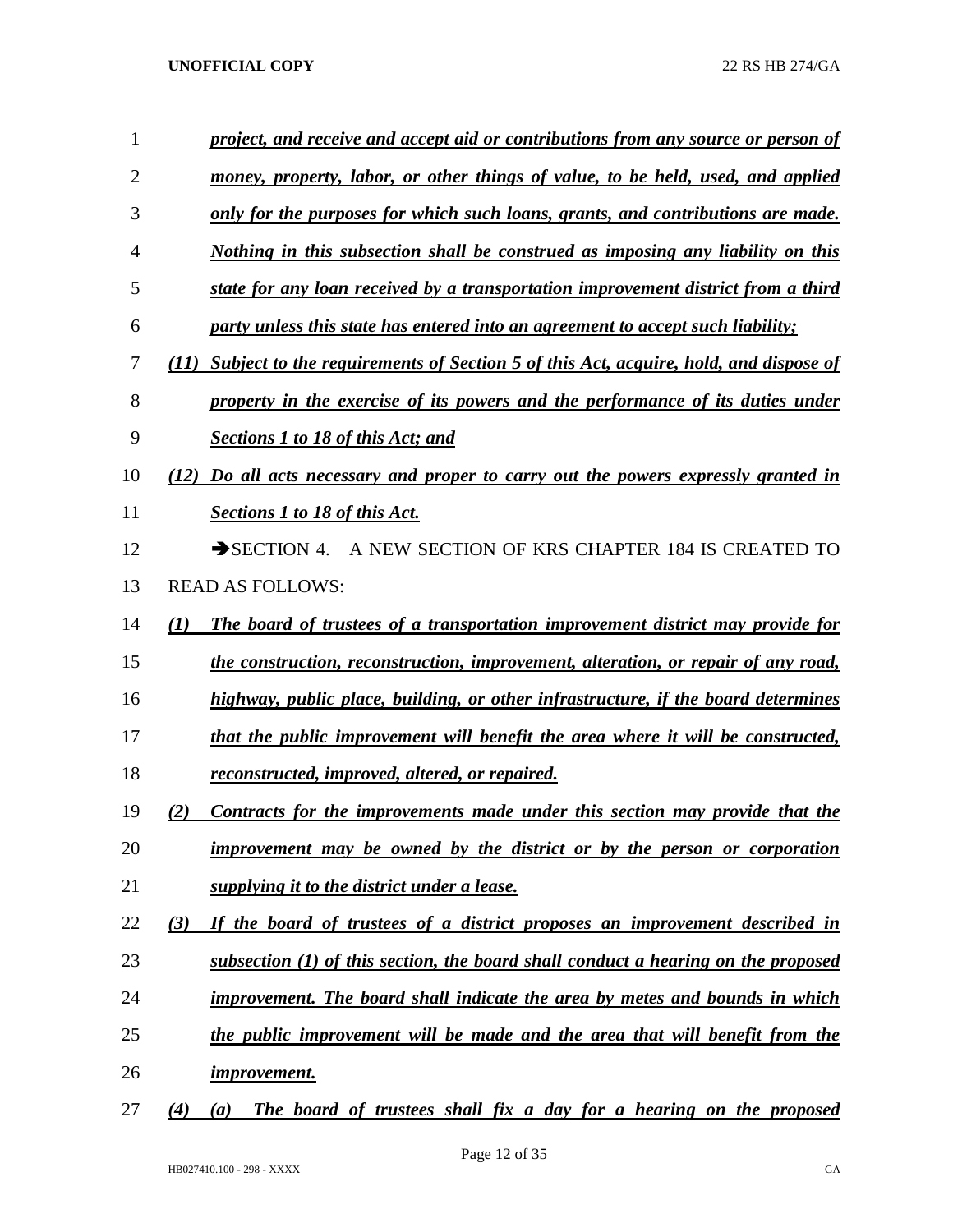| 1              |            | improvement. The secretary-treasurer of the board shall deliver, to each          |
|----------------|------------|-----------------------------------------------------------------------------------|
| $\overline{2}$ |            | owner of a parcel of land or a lot that the board identifies as benefiting        |
| 3              |            | from the proposed improvement, a notice that sets forth the substance of the      |
| 4              |            | proposed improvement and the time and place of the hearing on it.                 |
| 5              | (b)        | At least fifteen (15) days before the date set for the hearing, a copy of the     |
| 6              |            | notice shall be served upon the owner or left at the owner's usual place of       |
| 7              |            | residence, or, if the owner is a corporation, upon an officer or agent of the     |
| 8              |            | <i>corporation.</i>                                                               |
| 9              | (c)        | On or before the day of the hearing, the person serving notice of the             |
| 10             |            | hearing shall make return thereon, under oath, of the time and manner of          |
| 11             |            | service, and shall file the notice with the secretary-treasurer of the board.     |
| 12             | (d)        | At least fifteen (15) days before the day set for the hearing on the proposed     |
| 13             |            | <i>improvement, the secretary-treasurer shall give notice to each nonresident</i> |
| 14             |            | owner of a lot or parcel of land in the area to be benefited by the               |
| 15             |            | improvement by publication once in a newspaper of general circulation in          |
| 16             |            | any counties in which this area is located. The publication of the notice         |
| 17             |            | shall be verified by affidavit of the printer or other person having              |
| 18             |            | knowledge of the publication and shall be filed with the secretary-treasurer      |
| 19             |            | of the district on or before the date of the hearing.                             |
| 20             | (e)        | After the public hearing outlined in this subsection, the district shall present  |
| 21             |            | the improvement, including all relevant details, along with a summary of          |
| 22             |            | the public hearing, to the body or bodies that established the district. Each     |
| 23             |            | of those bodies must approve the project prior to the district being able to      |
| 24             |            | proceed.                                                                          |
| 25             | (5)<br>(a) | At the time and place specified in the notice for a hearing on the proposed       |
| 26             |            | improvement, the board of trustees of the district shall meet and hear any        |
| 27             |            | and all testimony provided by any of the parties affected by the proposed         |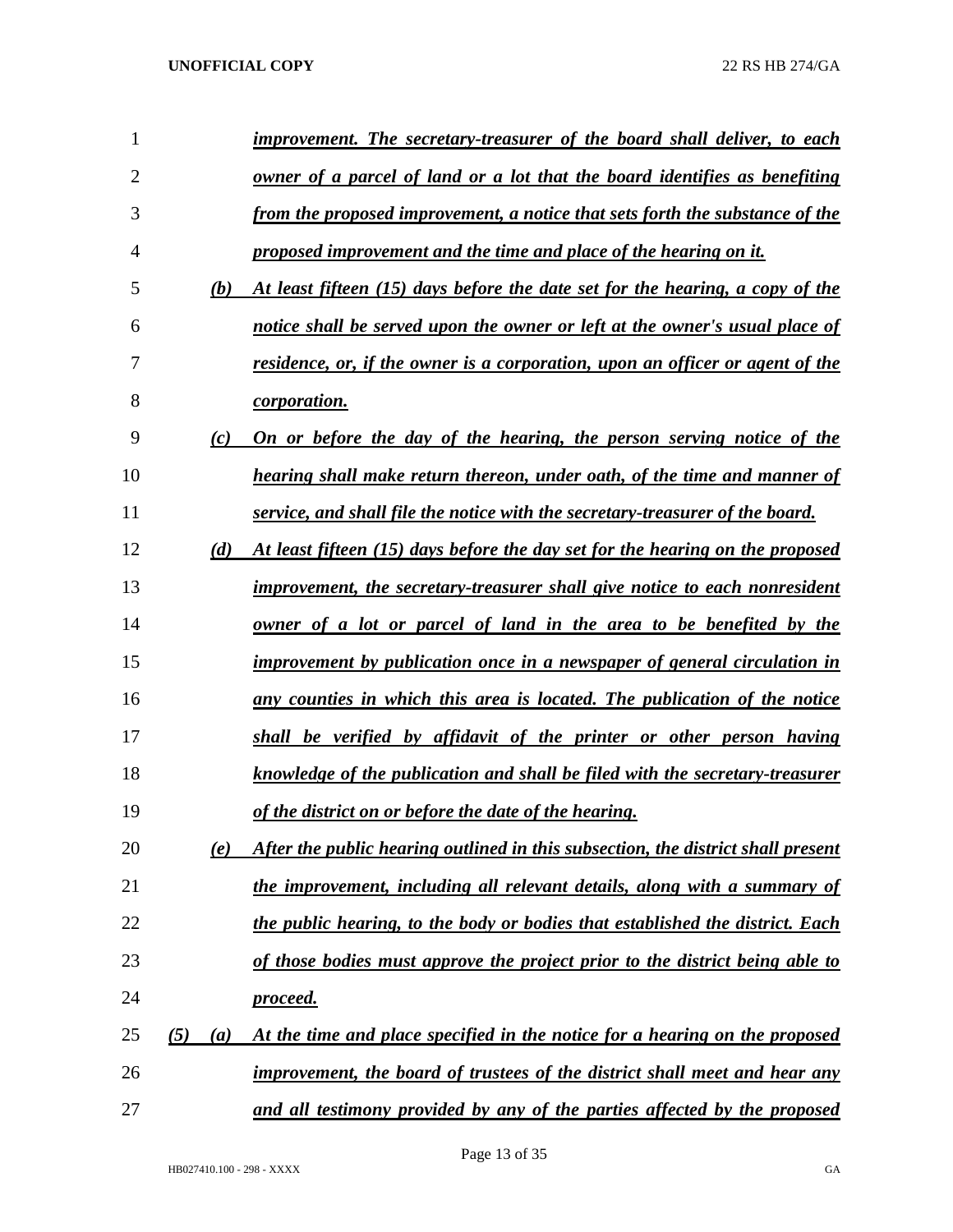| 1  |     |     | <i>improvement and by any other persons competent to testify.</i>              |
|----|-----|-----|--------------------------------------------------------------------------------|
| 2  |     | (b) | The board or its representatives shall inspect, by an actual viewing, the area |
| 3  |     |     | to be benefited by the proposed improvement. The board shall determine the     |
| 4  |     |     | necessity of the proposed improvement and may find that the proposed           |
| 5  |     |     | improvement will result in general as well as special benefits.                |
| 6  | (6) | (a) | The board may award contracts or enter into a lease agreement for the          |
| 7  |     |     | construction, reconstruction, improvement, alteration, or repair of any        |
| 8  |     |     | improvement described in subsection $(1)$ of this section and may issue notes, |
| 9  |     |     | bonds, revenue anticipatory instruments, or other obligations, as authorized   |
| 10 |     |     | by Sections 1 to 18 of this Act, to finance the improvements.                  |
| 11 |     | (b) | If the board finds that the improvement will result in general or special      |
| 12 |     |     | benefits to the benefited area, it may request that the body or bodies that    |
| 13 |     |     | created the district to establish a local development area in accordance with  |
| 14 |     |     | KRS 65.7041 to 65.7083 to allow for tax increment financing to help defray     |
| 15 |     |     | <i>the cost of the project.</i>                                                |
| 16 |     | (c) | Costs and expenses may also be paid from the treasury of the district or       |
| 17 |     |     | from other available sources in amounts the board finds appropriate.           |
| 18 |     |     | A NEW SECTION OF KRS CHAPTER 184 IS CREATED TO<br>$\rightarrow$ SECTION 5.     |
| 19 |     |     | <b>READ AS FOLLOWS:</b>                                                        |
| 20 | (I) | (a) | A transportation improvement district may acquire by purchase, lease,          |
| 21 |     |     | lease-purchase, lease with option to purchase, appropriation, or otherwise     |
| 22 |     |     | in the manner and for the consideration it considers proper, any public or     |
| 23 |     |     | private property necessary, convenient, or proper for the construction,        |
| 24 |     |     | maintenance, repair, or operation of a project. The district may pledge net    |
| 25 |     |     | revenues, to the extent permitted by Sections 1 to 18 of this Act with respect |
| 26 |     |     | to bonds, to secure payments to be paid by the district under such a lease,    |
| 27 |     |     | lease-purchase agreement, or lease with option to purchase. Title to real      |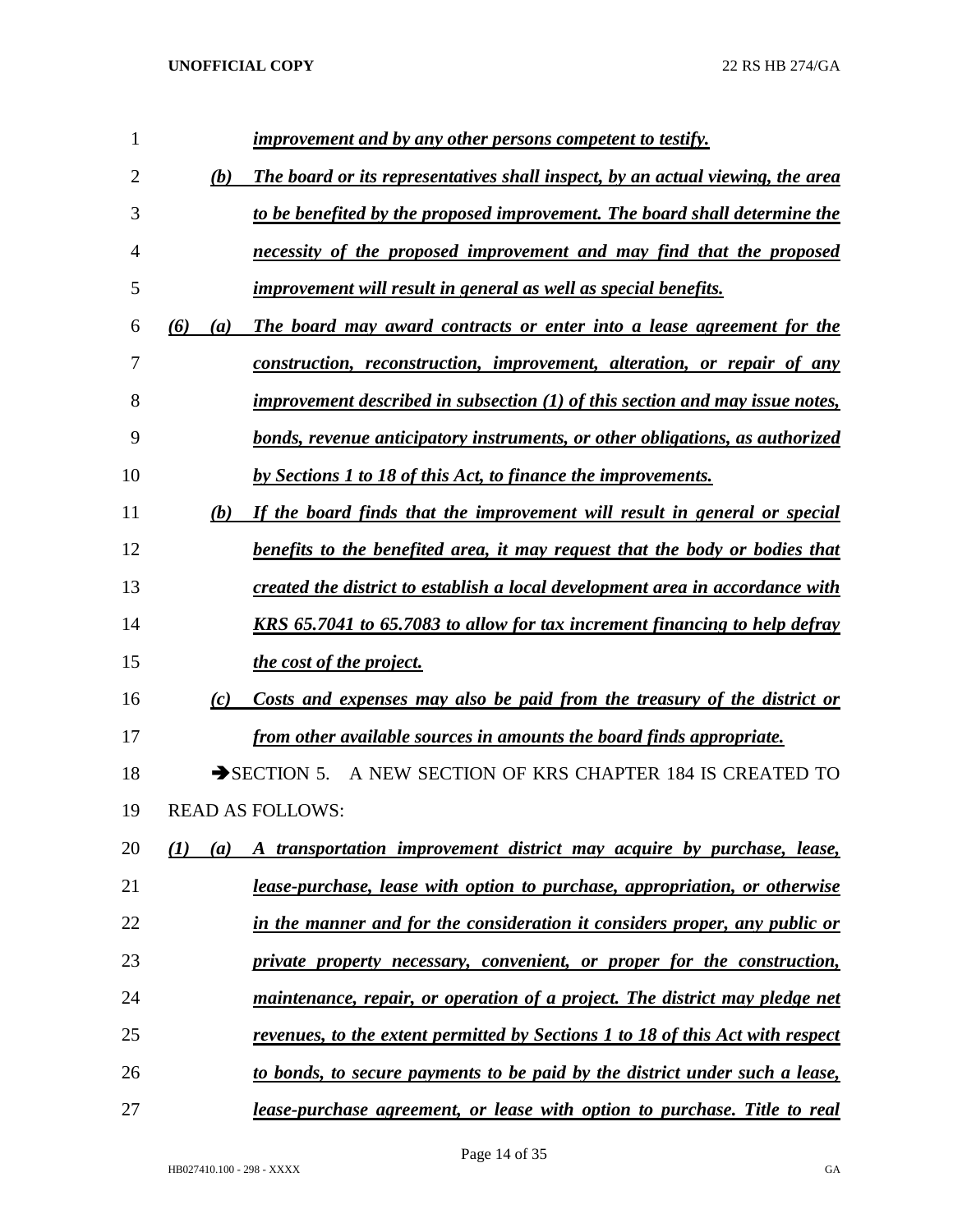| 1  | and personal property shall be held in the name of the district.                                   |
|----|----------------------------------------------------------------------------------------------------|
| 2  | If a district cannot come to terms on any property purchase, the district may<br>(b)               |
| 3  | request the city or county that established the district to acquire the property                   |
| 4  | in accordance with KRS 416.540 to 416.670. Except as otherwise agreed to                           |
| 5  | by the owner, full compensation shall be paid for public property so taken.                        |
| 6  | This section does not authorize a district to take or disturb property or facilities<br>(2)        |
| 7  | belonging to any public utility or to a common carrier engaged in interstate                       |
| 8  | commerce when the property or facilities are required for the proper and                           |
| 9  | convenient operation of the public utility or common carrier, unless provision is                  |
| 10 | made for the restoration, relocation, replication, or duplication of the property or               |
| 11 | facilities elsewhere at the sole cost of the district.                                             |
| 12 | <b>Except as otherwise provided in Sections 1 to 18 of this Act, disposition of real</b><br>(3)    |
| 13 | property shall be by sale, lease-purchase agreement, lease with option to                          |
| 14 | purchase, or otherwise in the manner and for the consideration as the district                     |
| 15 | determines if to a governmental agency, and otherwise in the manner provided in                    |
| 16 | this section. Disposition of personal property shall be in the manner and for the                  |
| 17 | consideration as the district determines.                                                          |
| 18 | A NEW SECTION OF KRS CHAPTER 184 IS CREATED TO<br>$\rightarrow$ SECTION 6.                         |
| 19 | <b>READ AS FOLLOWS:</b>                                                                            |
| 20 | The board of trustees of a district may:                                                           |
| 21 | Acquire, by any method other than condemnation, real property in fee simple in<br>$\mathcal{L}(I)$ |
| 22 | the name of the district in connection with, but in excess of that needed for, a                   |
| 23 | <i>project;</i>                                                                                    |
| 24 | Hold the property for a period of time as the board determines; and<br>(2)                         |
| 25 | Sell at public auction or otherwise, all right, title, and interest of the district in the<br>(3)  |
| 26 | property, as the board considers in the best interests of the district; but in no                  |
| 27 | event shall the property be sold for less than two-thirds $(2/3)$ of its appraised                 |

Page 15 of 35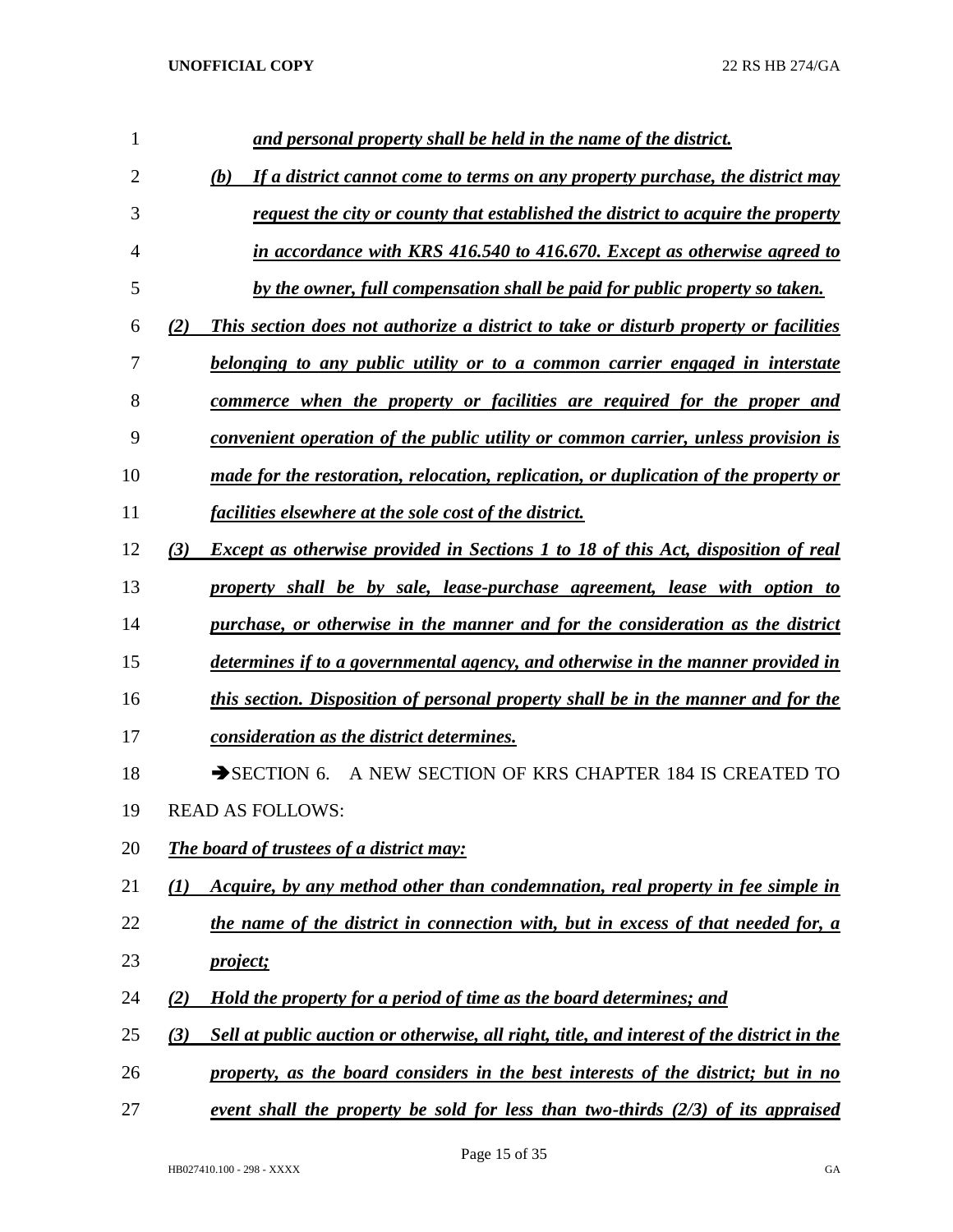| 1              | value. Sale at public auction shall be undertaken only after the board advertises              |
|----------------|------------------------------------------------------------------------------------------------|
| $\overline{2}$ | the sale in a newspaper of general circulation in the district for two (2) weeks               |
| 3              | prior to the date set for the sale or as provided in KRS 424.130.                              |
| 4              | A NEW SECTION OF KRS CHAPTER 184 IS CREATED TO<br>$\rightarrow$ SECTION 7.                     |
| 5              | <b>READ AS FOLLOWS:</b>                                                                        |
| 6              | In addition to bonds issued in accordance with KRS 65.7041 to 65.7083, the<br>$\mathcal{L}(I)$ |
| 7              | board of trustees of a transportation improvement district may provide by                      |
| 8              | resolution for the issuance, at one (1) time or from time-to-time, of bonds of the             |
| 9              | district for the purpose of paying all or any part of the cost of any one $(1)$ or more        |
| 10             | projects. The bond service charges shall be payable solely from pledged revenues               |
| 11             | pledged for such payment pursuant to the applicable bond proceedings. The                      |
| 12             | bonds of each issue shall be dated, shall bear interest at a rate or rates or at               |
| 13             | variable rates, and shall mature or be payable at a time or times, with a final                |
| 14             | maturity not to exceed thirty (30) years from their date or dates, all as determined           |
| 15             | by the board in the bond proceedings. The board shall determine the form of the                |
| 16             | bonds, including any interest coupons to be attached thereto, and shall fix the                |
| 17             | denomination or denominations of the bonds and the place or places of payment                  |
| 18             | of bond service charges.                                                                       |
| 19             | The bonds shall be signed by the chairperson or vice-chairperson of the board or<br>(2)        |
| 20             | by the facsimile signature of that officer and the official seal of the district or a          |
| 21             | facsimile thereof may be affixed thereto or printed thereon and attested by the                |
| 22             | secretary-treasurer of the district, which may be by facsimile signature. Any                  |
| 23             | coupons attached thereto shall bear the facsimile signature of the chairperson or              |
| 24             | vice-chairperson of the board. In case any officer whose signature, or a facsimile             |
| 25             | of whose signature, appears on any bonds or coupons ceases to be the officer                   |
| 26             | before delivery of the bonds, such signature or facsimile shall nevertheless be                |
| 27             | valid and sufficient for all purposes the same as if the officer had remained in               |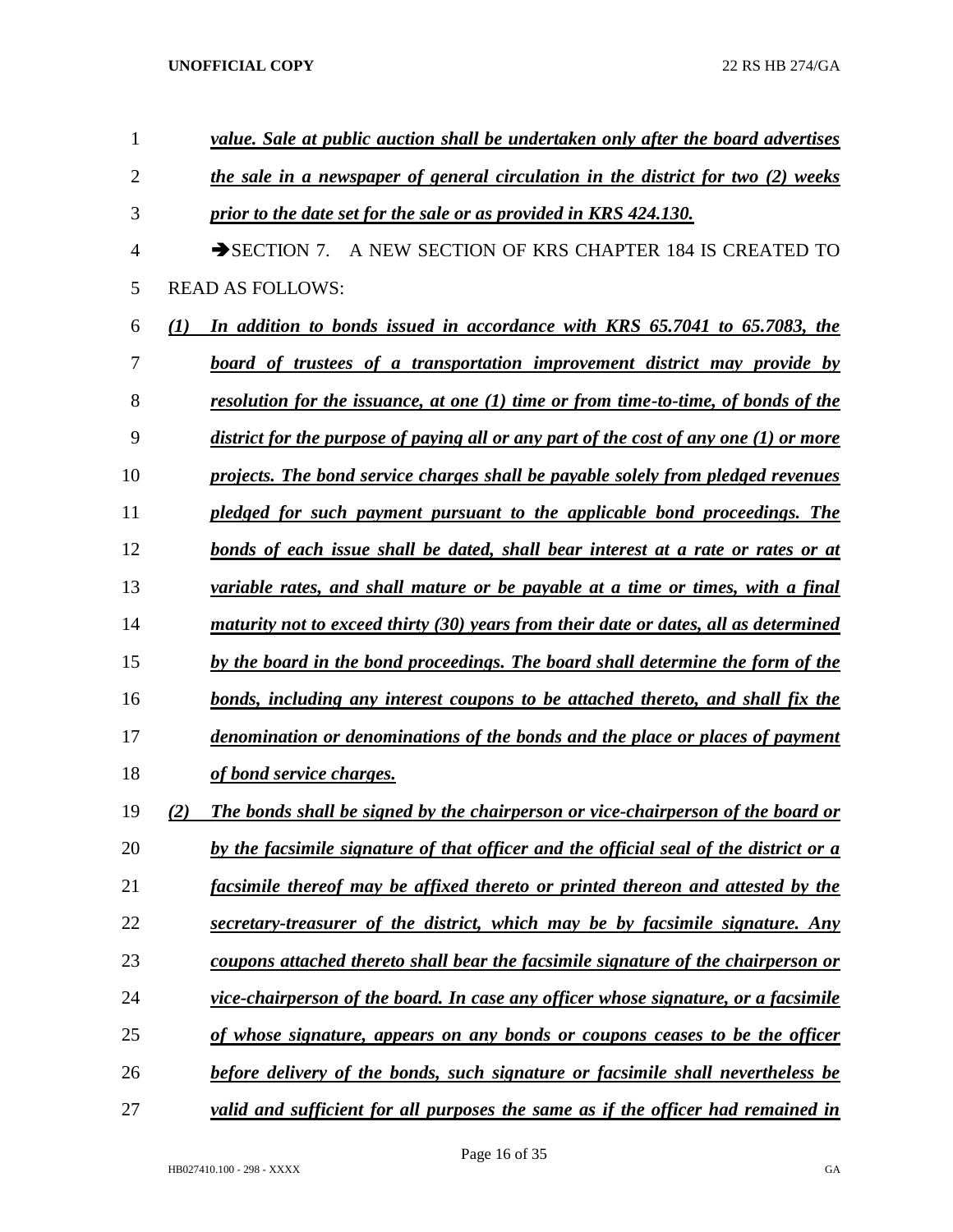# *office until delivery.*

| 2  | (3) | Subject to the bond proceedings and provisions for registration, the bonds shall            |
|----|-----|---------------------------------------------------------------------------------------------|
| 3  |     | have all the qualities and incidents of negotiable instruments. The bonds may be            |
| 4  |     | issued in the form or forms as the board determines, including without limitation           |
| 5  |     | coupon, book entry, and fully registered form, and provision may be made for the            |
| 6  |     | registration of any coupon bonds as to principal alone and also as to both                  |
| 7  |     | principal and interest, and for the exchange of bonds between forms. The board              |
| 8  |     | may sell the bonds by competitive bid on the best bid after advertisement or                |
| 9  |     | <u>request for bids or by private sale in the manner and for the price it determines to</u> |
| 10 |     | <b>be for the best interest of the district.</b>                                            |
| 11 | (4) | The proceeds of the bonds of each issue shall be used solely for the payment of             |
| 12 |     | the costs of the project or projects for which the bonds were issued, and shall be          |
| 13 |     | disbursed in the manner and under the restrictions as the board provides in the             |
| 14 |     | bond proceedings.                                                                           |
| 15 | (5) | Prior to the preparation of definitive bonds, the board may, under like                     |
| 16 |     | restrictions, issue interim receipts or temporary bonds or bond anticipation notes,         |
| 17 |     | with or without coupons, exchangeable for definitive bonds when the bonds have              |
| 18 |     | <b>been executed and are available for delivery. The board may provide for the</b>          |
| 19 |     | replacement of any mutilated, stolen, destroyed, or lost bonds.                             |
| 20 | (6) | The provisions of KRS 424.360 shall apply to the bonds issued under this section.           |
| 21 | (7) | The bond proceedings shall provide, subject to the provisions of any other                  |
| 22 |     | applicable bond proceedings, for the pledge to the payment of bond service                  |
| 23 |     | charges and of any costs of or relating to credit enhancement facilities of all, or a       |
| 24 |     | part as the board may determine, of the pledged revenues and the applicable                 |
| 25 |     | special fund or funds, which pledges may be made to secure the bonds on a parity            |
| 26 |     | with bonds theretofore or thereafter issued if and to the extent provided in the            |
| 27 |     | bond proceedings. Every pledge, and every covenant and agreement with respect               |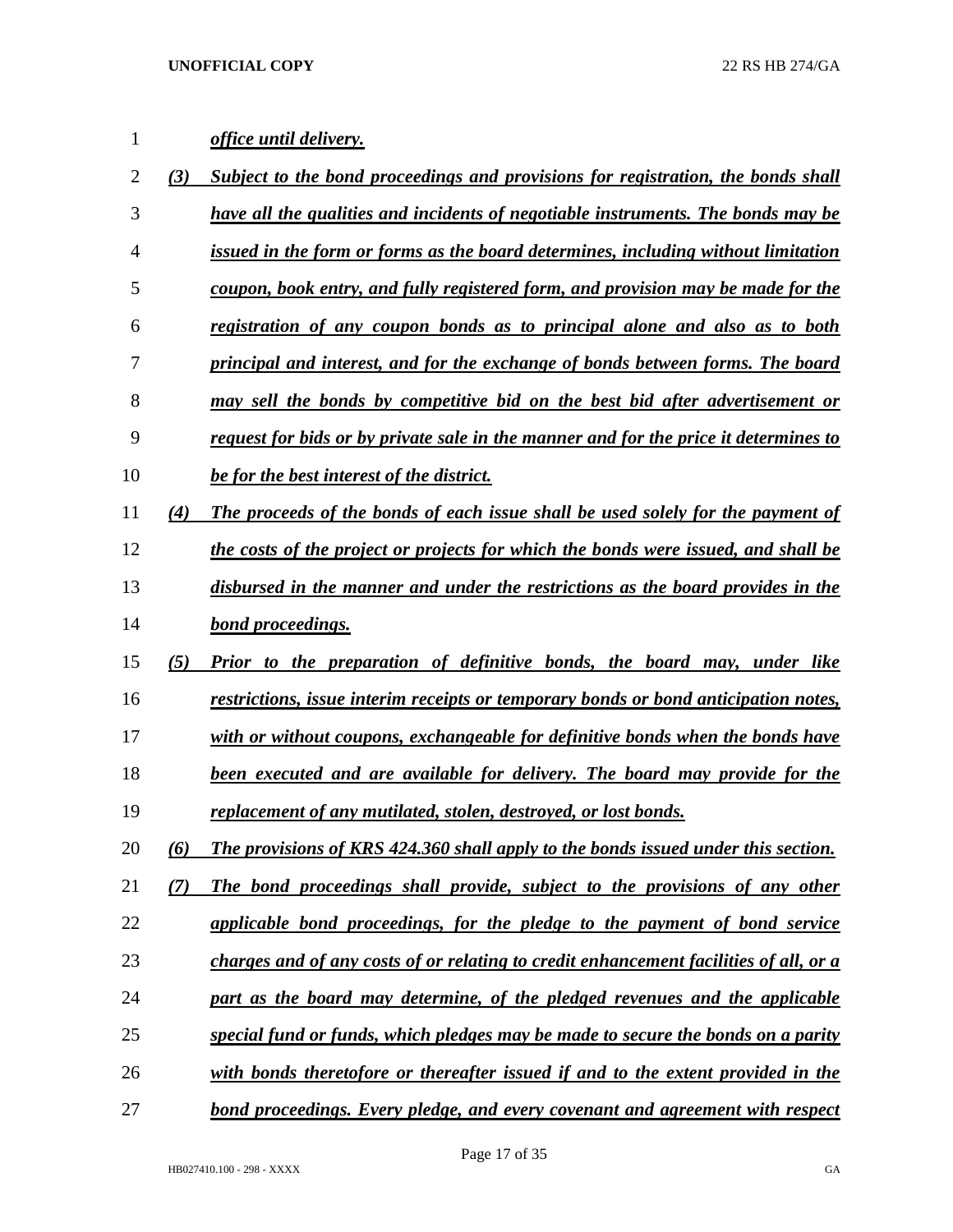| 1              |     | thereto, made in the bond proceedings may in the bond proceedings be extended                           |
|----------------|-----|---------------------------------------------------------------------------------------------------------|
| $\overline{2}$ |     | to the benefit of the owners and holders of bonds and to any trustee and any                            |
| 3              |     | person providing a credit enhancement facility for those bonds, for the further                         |
| 4              |     | security for the payment of the bond service charges and credit enhancement                             |
| 5              |     | <u>facility costs.</u>                                                                                  |
| 6              | (8) | The bond proceedings may contain additional provisions as to:                                           |
| 7              |     | The redemption of bonds prior to maturity at the option of the board or of<br>(a)                       |
| 8              |     | the bondholders or upon the occurrence of certain stated conditions, and at                             |
| 9              |     | such price or prices and under such terms and conditions as are provided in                             |
| 10             |     | the bond proceedings;                                                                                   |
| 11             |     | Other terms of the bonds;<br>(b)                                                                        |
| 12             |     | <b>Limitations on the issuance of additional bonds;</b><br>(c)                                          |
| 13             |     | The terms of any trust agreement securing the bonds or under which the<br>(d)                           |
| 14             |     | same may be issued;                                                                                     |
| 15             |     | Any or every provision of the bond proceedings being binding upon the<br>(e)                            |
| 16             |     | <u>board, state agencies, or other persons as may from time to time have the</u>                        |
| 17             |     | <u>authority under law to take such actions as may be necessary to perform all</u>                      |
| 18             |     | <u>or any part of the duty required by the provision;</u>                                               |
| 19             |     | Any provision that may be made in a trust agreement; or<br>(f)                                          |
| 20             |     | Any other or additional agreements with the holders of the bonds, or the<br>$\left( \mathbf{g} \right)$ |
| 21             |     | trustee therefor, relating to the bonds or the security for the bonds,                                  |
| 22             |     | including agreements for credit enhancement facilities.                                                 |
| 23             | (9) | Any holder of bonds or a trustee under the bond proceedings, except to the extent                       |
| 24             |     | that the holder's or trustee's rights are restricted by the bond proceedings, may,                      |
| 25             |     | by any suitable form of legal proceedings, protect and enforce any rights under                         |
| 26             |     | the laws of this state or granted by the bond proceedings. Those rights include the                     |
| 27             |     | right to compel the performance of all duties of the board required by Sections 1                       |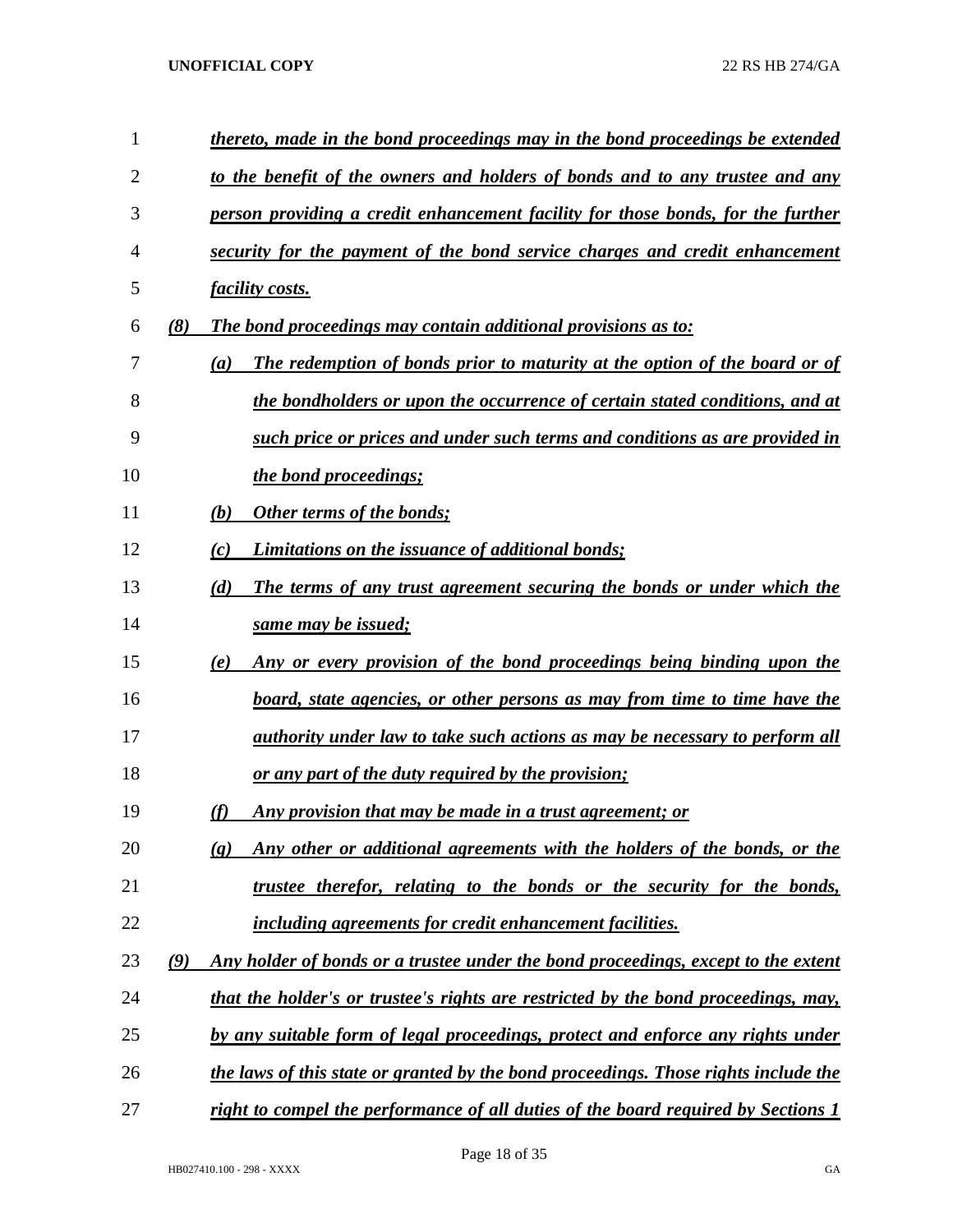| $\mathbf{1}$   | to 18 of this Act or the bond proceedings; to enjoin unlawful activities; and in the      |
|----------------|-------------------------------------------------------------------------------------------|
| $\overline{2}$ | event of default with respect to the payment of any bond service charges on any           |
| 3              | bonds or in the performance of any covenant or agreement on the part of the               |
| 4              | board contained in the bond proceedings, to apply to a court having jurisdiction          |
| 5              | of the cause to appoint a receiver to receive and administer the revenues and the         |
| 6              | pledged revenues which are pledged to the payment of the bond service charges             |
| 7              | on the bonds or that are the subject of the covenant or agreement, with full power        |
| 8              | to pay, and to provide for payment of, bond service charges on the bonds, and             |
| 9              | with the powers, subject to the direction of the court, as are accorded receivers in      |
| 10             | general equity cases, excluding any power to pledge additional revenue or                 |
| 11             | receipts or other income, funds, or moneys of the board to the payment of the             |
| 12             | bond service charges and excluding the power to take possession of, mortgage, or          |
| 13             | cause the sale or otherwise dispose of any project or other property of the board.        |
| 14             | (10)<br><b>Each duty of the board and the board's officers and employees, undertaken</b>  |
| 15             | pursuant to the bond proceedings, is hereby established as a duty of the board,           |
| 16             | and of each officer, member, or employee having authority to perform the duty.            |
| 17             | (11)<br>The board's officers or employees are not liable in their personal capacities on  |
| 18             | any bonds issued by the board or any agreements of or with the board relating to          |
| 19             | those bonds.                                                                              |
| 20             | The bonds are lawful investments for banks, savings and loan associations, credit<br>(12) |
| 21             | unions, trust companies, trustees, fiduciaries, insurance companies, including            |
| 22             | domestic for life and domestic not for life, trustees or other officers having            |
| 23             | charge of sinking and bond retirement or other funds of the state or its political        |
| 24             | subdivisions and taxing districts, the commissioners of the sinking fund of the           |
| 25             | state, the Kentucky Workers' Compensation Funding Commission, state-                      |
| 26             | administered retirement systems as defined in KRS 7A.210, and also are                    |
| 27             | <i>acceptable as security for the repayment of the deposit of public moneys.</i>          |

Page 19 of 35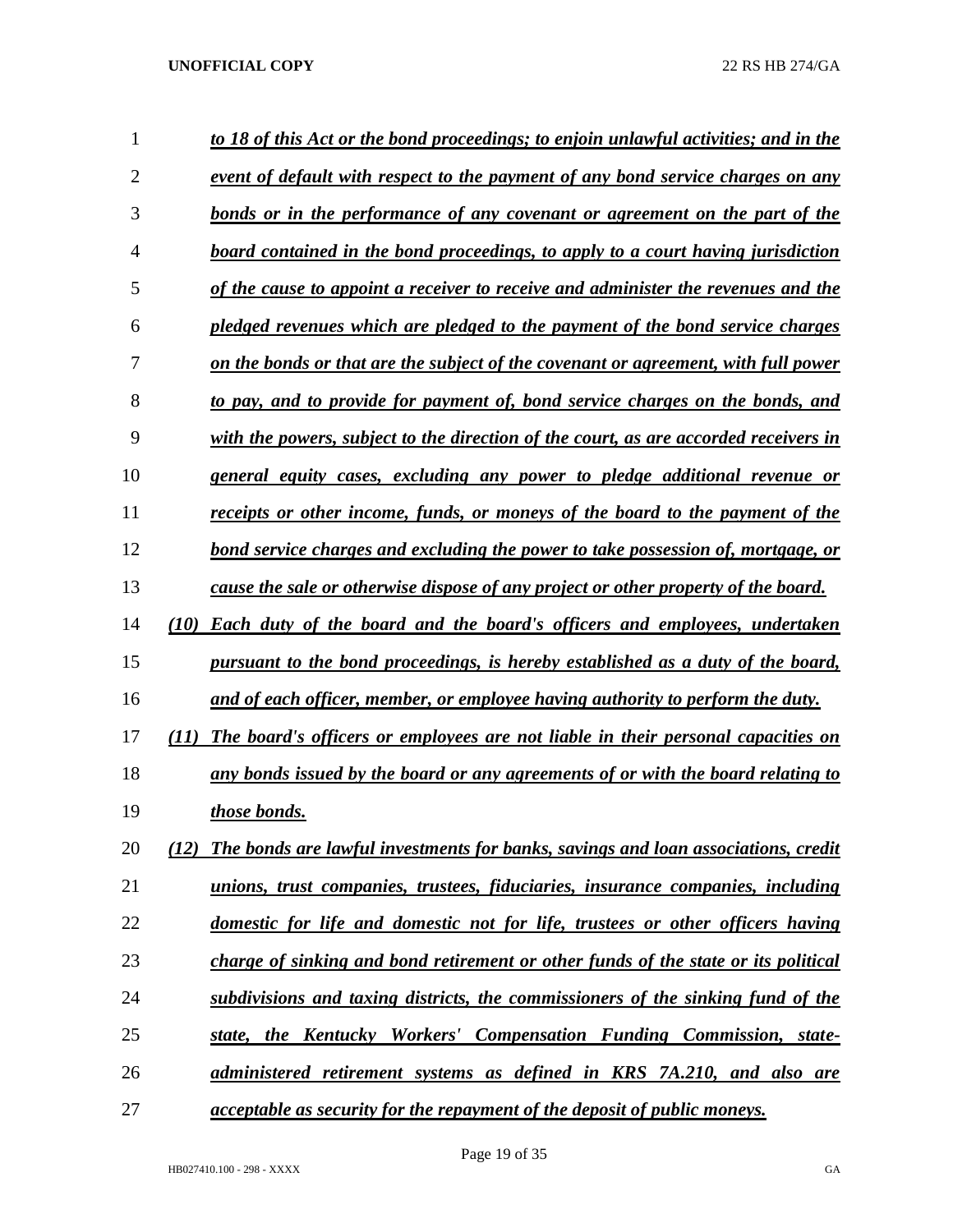| 1              | (13) Provision may be made in the applicable bond proceedings for the establishment                   |
|----------------|-------------------------------------------------------------------------------------------------------|
| $\overline{2}$ | of separate accounts in the bond service fund and for the application of such                         |
| 3              | accounts only to the specified bond service charges pertinent to such accounts                        |
| 4              | and bond service fund, and for other accounts therein within the general                              |
| 5              | <i>purposes of the fund.</i>                                                                          |
| 6              | (14) The board may pledge all, or any portion as it determines, of the pledged                        |
| 7              | revenues to the payment of bond service charges, and for the establishment and                        |
| 8              | maintenance of any reserves and special funds, as provided in the bond                                |
| 9              | proceedings, and make other provisions therein with respect to pledged revenues,                      |
| 10             | revenues, and net revenues as authorized by Sections 1 to 18 of this Act, which                       |
| 11             | provisions shall be controlling notwithstanding any other provisions of law                           |
| 12             | <i>pertaining thereto.</i>                                                                            |
| 13             | A NEW SECTION OF KRS CHAPTER 184 IS CREATED TO<br>$\rightarrow$ SECTION 8.                            |
| 14             | <b>READ AS FOLLOWS:</b>                                                                               |
| 15             | The board of trustees of a transportation improvement district may provide by                         |
| 16             | <u>resolution for the issuance of bonds of the district, payable solely from pledged</u>              |
| 17             | revenues, for the purpose of refunding any bonds then outstanding, including the                      |
| 18             | payment of related financing expenses and, if considered advisable by the board, for                  |
| 19             | the additional purpose of paying costs of improvements, extensions, renovations, or                   |
| 20             | enlargements of any project. The issuance of refunding bonds, the maturities and other                |
| 21             | details thereof, the rights of the holders thereof, and the rights, duties, and obligations           |
| 22             | of the board in respect to the bonds shall be governed by the provisions of Sections 1 to             |
| 23             | 18 of this Act insofar as they are applicable and by the applicable bond proceedings.                 |
| 24             | A NEW SECTION OF KRS CHAPTER 184 IS CREATED TO<br>SECTION 9.                                          |
| 25             | <b>READ AS FOLLOWS:</b>                                                                               |
| 26             | Bonds issued by a district do not constitute a debt, or a pledge of the faith and<br>$\mathcal{L}(I)$ |
| 27             | credit, of the state or of any political subdivision of the state. Bond service                       |

Page 20 of 35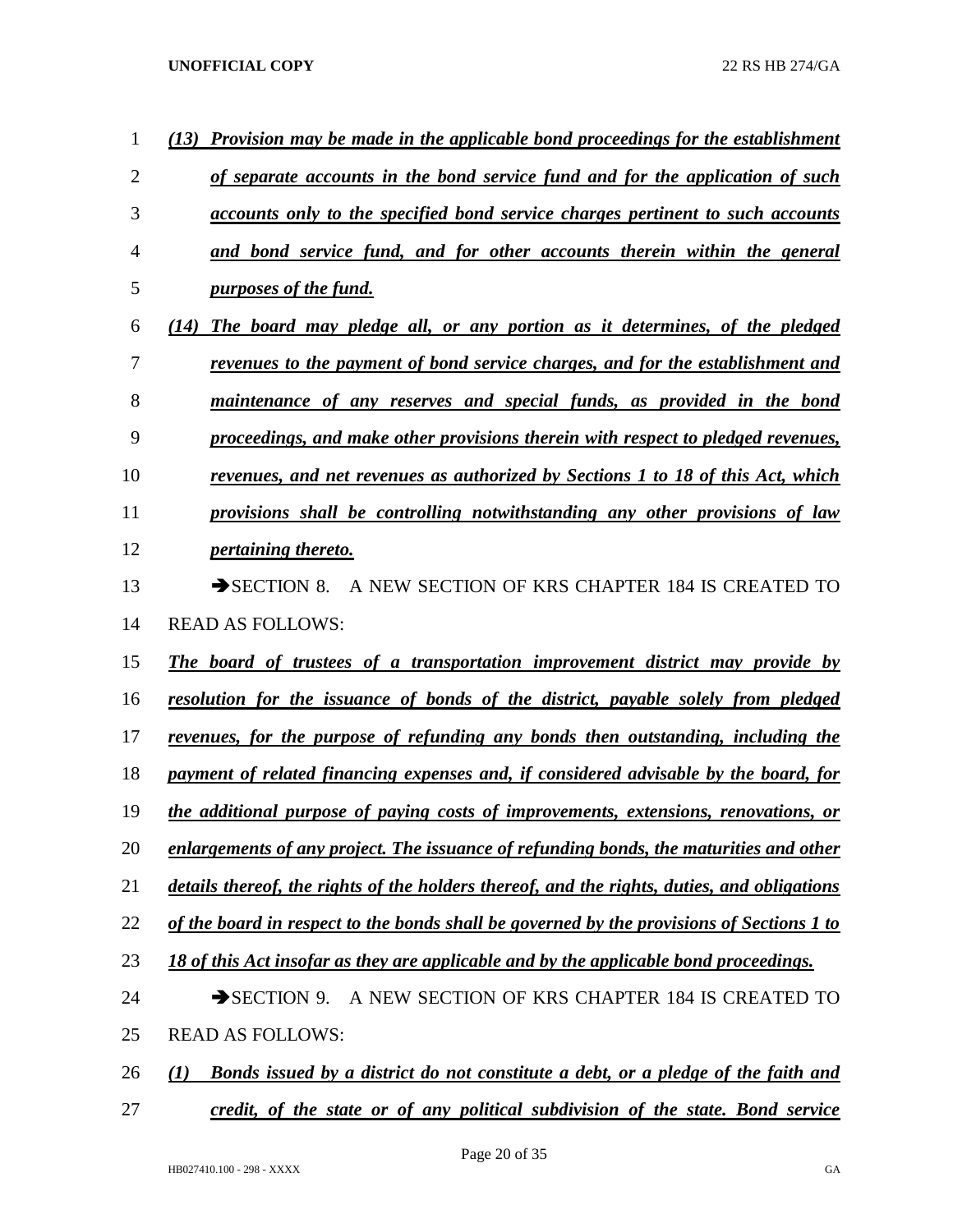| 1              |     | charges on outstanding bonds are payable solely from the pledged revenues            |
|----------------|-----|--------------------------------------------------------------------------------------|
| $\overline{2}$ |     | pledged for their payment as authorized by Sections 1 to 18 of this Act and as       |
| 3              |     | provided in the bond proceedings. All bonds shall contain on their face a            |
| $\overline{4}$ |     | statement to that effect.                                                            |
| 5              | (2) | All expenses incurred in carrying out Sections 1 to 18 of this Act shall be payable  |
| 6              |     | solely from revenues provided under Sections 1 to 18 of this Act. Sections 1 to 18   |
| 7              |     | of this Act do not authorize the board of trustees of a district to incur            |
| 8              |     | indebtedness or liability on behalf of or payable by the state or any political      |
| 9              |     | subdivision of the state.                                                            |
| 10             |     | SECTION 10. A NEW SECTION OF KRS CHAPTER 184 IS CREATED TO                           |
| 11             |     | <b>READ AS FOLLOWS:</b>                                                              |
| 12             | (1) | In the discretion of the board of trustees of a transportation improvement district, |
| 13             |     | any bonds may be secured by a trust agreement between the board and a                |
| 14             |     | corporate trustee, which may be any trust company or bank having the powers of       |
| 15             |     | a trust company within or without the state but authorized to exercise trust         |
| 16             |     | powers within this state.                                                            |
| 17             | (2) | Any trust agreement may pledge or assign the revenues to be received, but shall      |
| 18             |     | not convey or mortgage any project or any part thereof. Any trust agreement or       |
| 19             |     | other bond proceedings may contain provisions for protecting and enforcing the       |
| 20             |     | rights and remedies of the bondholders as are reasonable and proper and not in       |
| 21             |     | violation of law, including covenants setting forth the duties of the board in       |
| 22             |     | relation to the acquisition of property, the construction, maintenance, and repair   |
| 23             |     | of the project or projects in connection with which the bonds are authorized and     |
| 24             |     | the custody, safeguarding, application of all moneys, and provisions for the         |
| 25             |     | employment or retention of the services of consulting engineers in connection        |
| 26             |     | with the construction, maintenance, or repair of the project or projects. Any bank   |
| 27             |     | or trust company incorporated under the laws of this state which may act as          |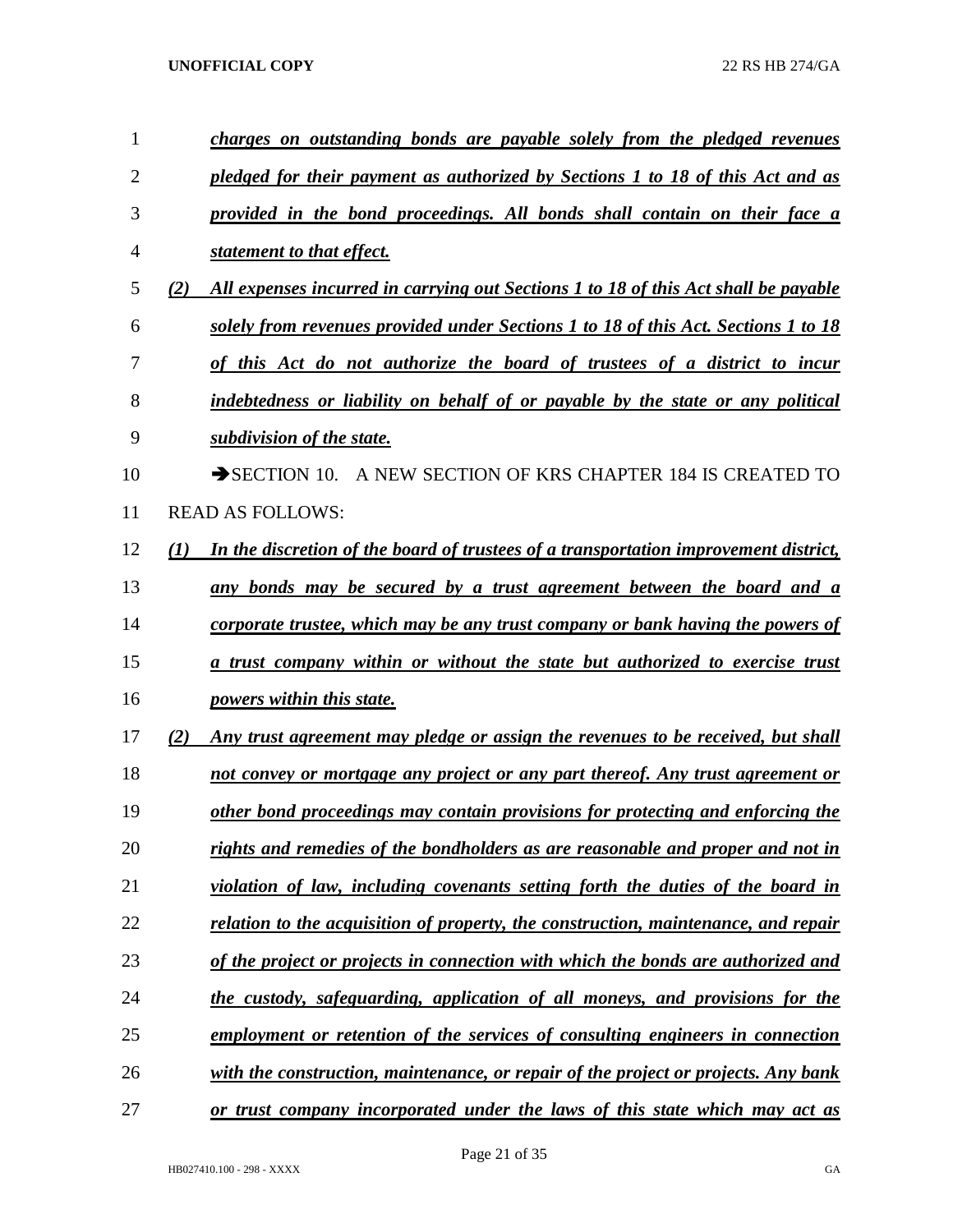| 1              | depository of the proceeds of bonds or of revenues may furnish such                              |
|----------------|--------------------------------------------------------------------------------------------------|
| $\overline{2}$ | indemnifying bonds or may pledge such securities as are required by the board.                   |
| 3              | <u>Any such trust agreement may set forth the rights and remedies of the</u>                     |
| 4              | <u>bondholders and of the trustee, may restrict the individual right of action by</u>            |
| 5              | <u>bondholders as is customary in revenue bond trust agreements of public bodies,</u>            |
| 6              | and may contain other provisions as the board considers reasonable and proper                    |
| 7              | for the security of the bondholders. All expenses incurred in entering into or                   |
| 8              | carrying out the provisions of any trust agreement may be treated as a part of the               |
| 9              | <u>cost of the project or projects.</u>                                                          |
| 10             | A NEW SECTION OF KRS CHAPTER 184 IS CREATED TO<br>$\rightarrow$ SECTION 11.                      |
| 11             | <b>READ AS FOLLOWS:</b>                                                                          |
| 12             | Revenues derived from each project of a transportation improvement district in                   |
| 13             | <u>connection with which any bonds are outstanding shall be first applied to pay the cost</u>    |
| 14             | of the construction, maintenance, and repair of the project and to provide such                  |
| 15             | reserves therefor as are provided for in the bond proceedings authorizing the issuance           |
| 16             | of those outstanding bonds, and otherwise as provided by the board of trustees of the            |
| 17             | district, and the balance of the pledged revenues shall be set aside, at regular intervals       |
| 18             | as are provided in the bond proceedings, in a bond service fund which is hereby                  |
| 19             | pledged to and charged with the payment of the bond service charges on any                       |
| 20             | <u>outstanding bonds as provided in the applicable bond proceedings. The pledge shall be</u>     |
| 21             | valid and binding from the time the pledge is made. The revenues and the pledged                 |
| 22             | <u>revenues thereafter received by the board shall immediately be subject to the lien of the</u> |
| 23             | pledge without any physical delivery thereof or further act, and the lien of such pledge         |
| 24             | shall be valid and binding as against all parties having claims of any kind in tort,             |
| 25             | contract, or otherwise against the board, whether or not the parties have notice thereof.        |
| 26             | <u>The bond proceedings by which a pledge is created need not be filed or recorded except</u>    |
| 27             | in the records of the board. The use and disposition of moneys to the credit of a bond           |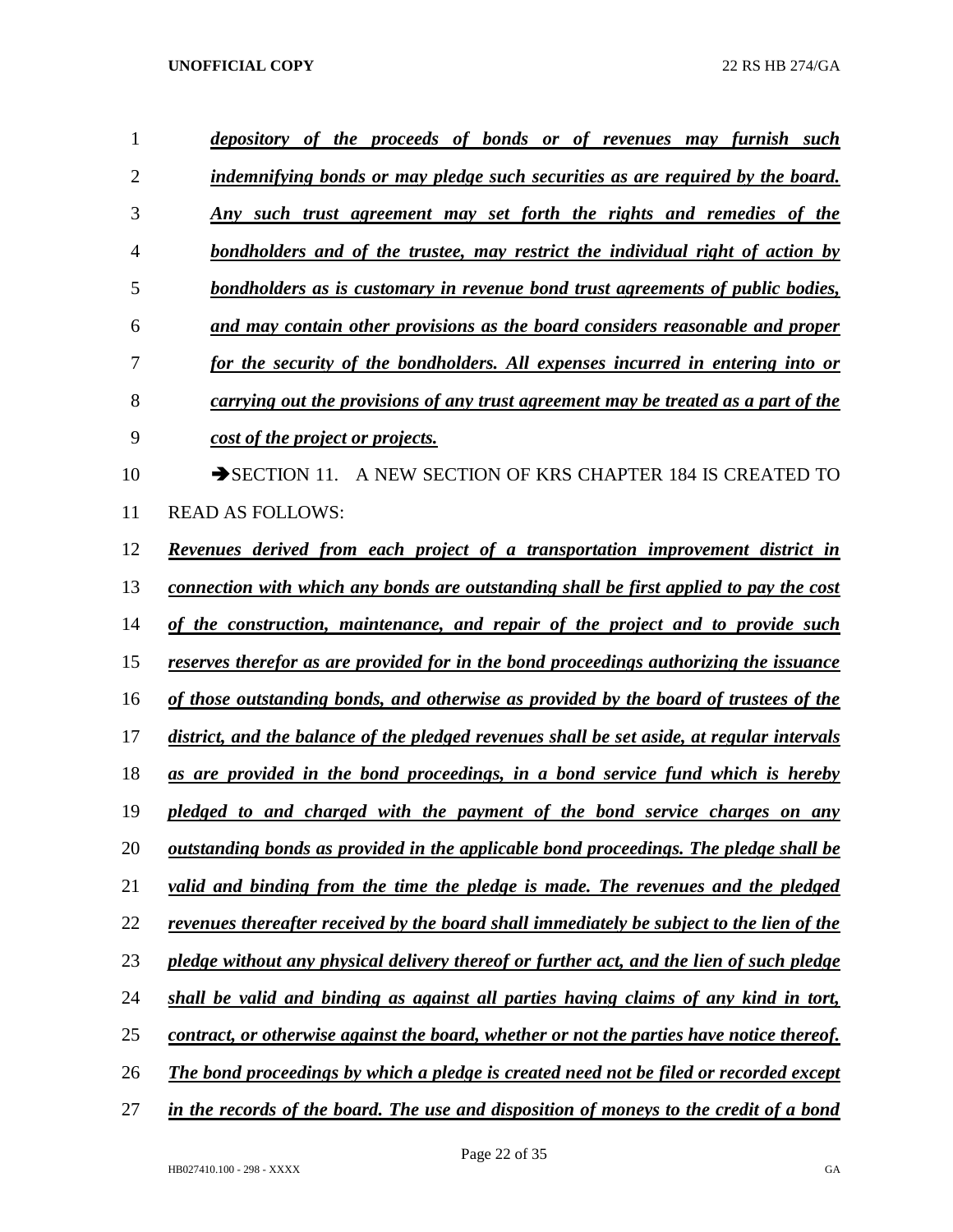| $\mathbf{1}$   | service fund shall be subject to the applicable bond proceedings. Except as is otherwise         |
|----------------|--------------------------------------------------------------------------------------------------|
| $\overline{2}$ | provided in the bond proceedings, a bond service fund shall be a fund for all such               |
| 3              | <u>bonds, without distinction or priority of one (1) over another.</u>                           |
| $\overline{4}$ | SECTION 12. A NEW SECTION OF KRS CHAPTER 184 IS CREATED TO                                       |
| 5              | <b>READ AS FOLLOWS:</b>                                                                          |
| 6              | All moneys received by the board of trustees of a transportation improvement district            |
| 7              | <u>under Sections 1 to 18 of this Act, whether as proceeds from the sale of bonds, as</u>        |
| 8              | <u>revenues, or otherwise, are to be held and applied solely as provided in Sections 1 to 18</u> |
| $\mathbf{9}$   | of this Act and in any applicable bond proceedings. The bond proceedings shall                   |
| 10             | provide that any officer to whom, or any bank or trust company to which, revenues or             |
| 11             | pledged revenues are paid shall act as trustee of the moneys and hold and apply them             |
| 12             | for the purposes thereof, subject to applicable provisions of Sections 1 to 18 of this Act       |
| 13             | and the bond proceedings.                                                                        |
| 14             | SECTION 13. A NEW SECTION OF KRS CHAPTER 184 IS CREATED TO                                       |
| 15             | <b>READ AS FOLLOWS:</b>                                                                          |
| 16             | Any holder of bonds issued and outstanding under Sections 1 to 18 of this Act, or any            |
| 17             | of the coupons appertaining thereto, and the trustee under any trust agreement, except           |
| 18             | to the extent the rights given by Sections 1 to 18 of this Act may be restricted or              |
| 19             | modified by the bond proceedings, may by suit, action, mandamus, or other                        |
| 20             | proceedings, protect and enforce any rights under the laws of the state or granted               |
| 21             | <u>under Sections 1 to 18 of this Act or the bond proceedings, and may enforce and</u>           |
| 22             | compel the performance of all duties required by Sections 1 to 18 of this Act or the             |
| 23             | <u>bond proceedings, to be performed by the board of trustees of a transportation</u>            |
| 24             | improvement district or any officer of the board.                                                |
| 25             | SECTION 14. A NEW SECTION OF KRS CHAPTER 184 IS CREATED TO                                       |
| 26             | <b>READ AS FOLLOWS:</b>                                                                          |

*The exercise of the powers granted by Sections 1 to 18 of this Act is in all respects for*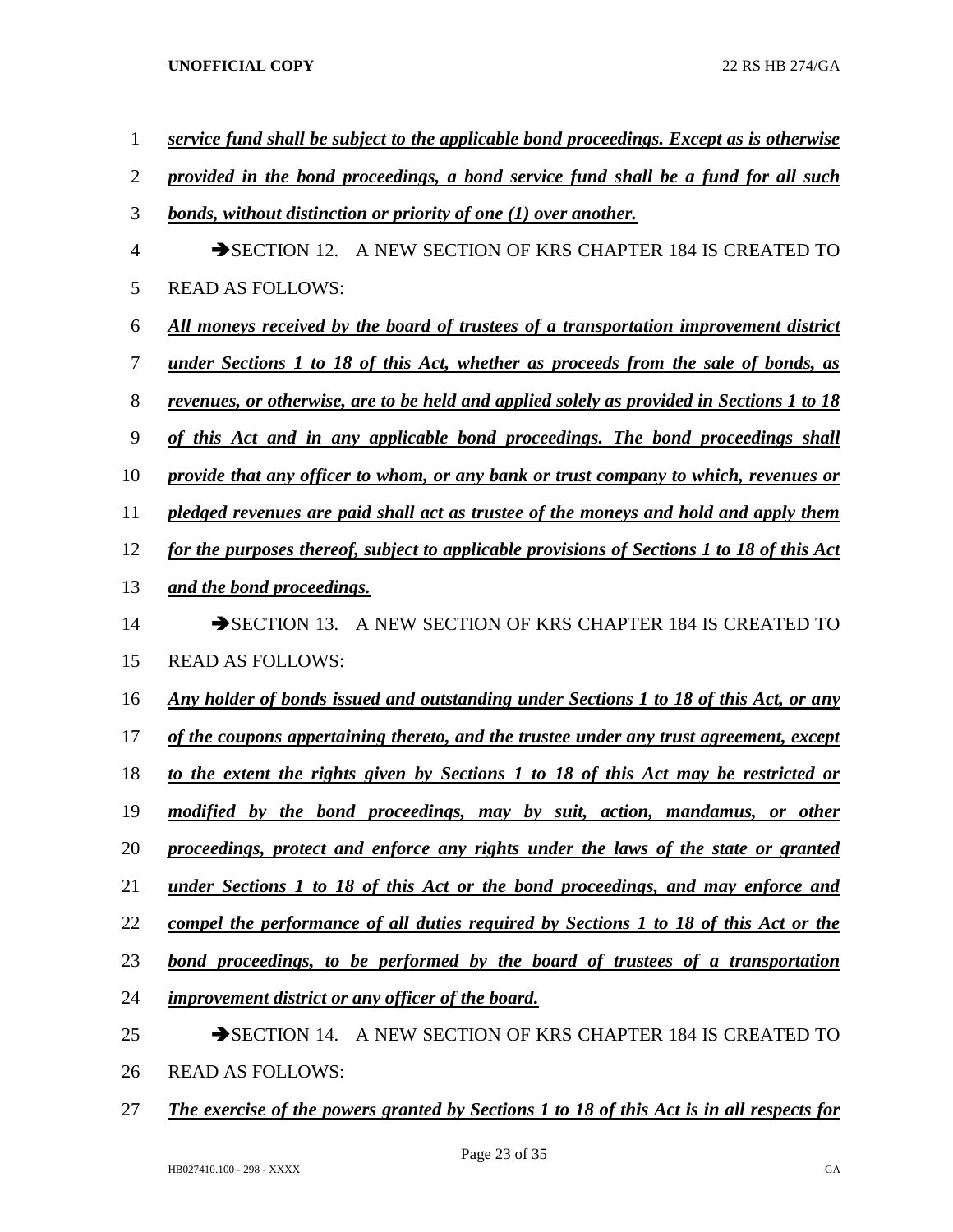| $\mathbf{1}$   | the benefit of the people of the state, for the increase of their commerce and prosperity, |
|----------------|--------------------------------------------------------------------------------------------|
| $\overline{2}$ | and for the improvement of their health and living conditions. As the construction,        |
| 3              | maintenance, and repair of projects by a transportation improvement district constitute    |
| $\overline{4}$ | the performance of essential governmental functions, the district shall not be required    |
| 5              | to pay any state or local taxes or assessments upon any project, or upon revenues or       |
| 6              | any property acquired or used by the district under Sections 1 to 18 of this Act, or upon  |
| 7              | the income therefrom. The bonds issued under Sections 1 to 18 of this Act, their           |
| 8              | transfer, and the income therefrom, including any profit made on the sale thereof,         |
| 9              | shall at all times be free from taxation within the state.                                 |
| 10             | SECTION 15. A NEW SECTION OF KRS CHAPTER 184 IS CREATED TO                                 |
| 11             | <b>READ AS FOLLOWS:</b>                                                                    |
| 12             | The Transportation Cabinet may undertake a demonstration project to study, develop,        |
| 13             | and demonstrate ways to facilitate public-private cooperation and flexibility in           |
| 14             | financing, constructing, maintaining, or operating transportation projects. In so doing,   |
| 15             | it may take all steps necessary and appropriate to facilitate the efforts of a             |
| 16             | transportation improvement district established in accordance with Sections 1 to 18 of     |
| 17             | this Act. Such steps may include advising and providing technical assistance to the        |
| 18             | district and may also include designating Transportation Cabinet engineers to serve as     |
| 19             | the cabinet's agent to review project designs and determine if they meet state and         |
| 20             | <i>federal specifications.</i>                                                             |
| 21             | SECTION 16. A NEW SECTION OF KRS CHAPTER 184 IS CREATED TO                                 |
| 22             | <b>READ AS FOLLOWS:</b>                                                                    |
| 23             | It is hereby found and determined that surface transportation projects undertaken          |
| 24             | pursuant to Sections 1 to 18 of this Act are essential and will contribute to the          |
| 25             | improvement of the prosperity, health, safety, and welfare of the people of a              |
| 26             | transportation improvement district and to all of the state, and that it is in the public  |
| 27             | interest and a proper public purpose for a transportation improvement district to          |

Page 24 of 35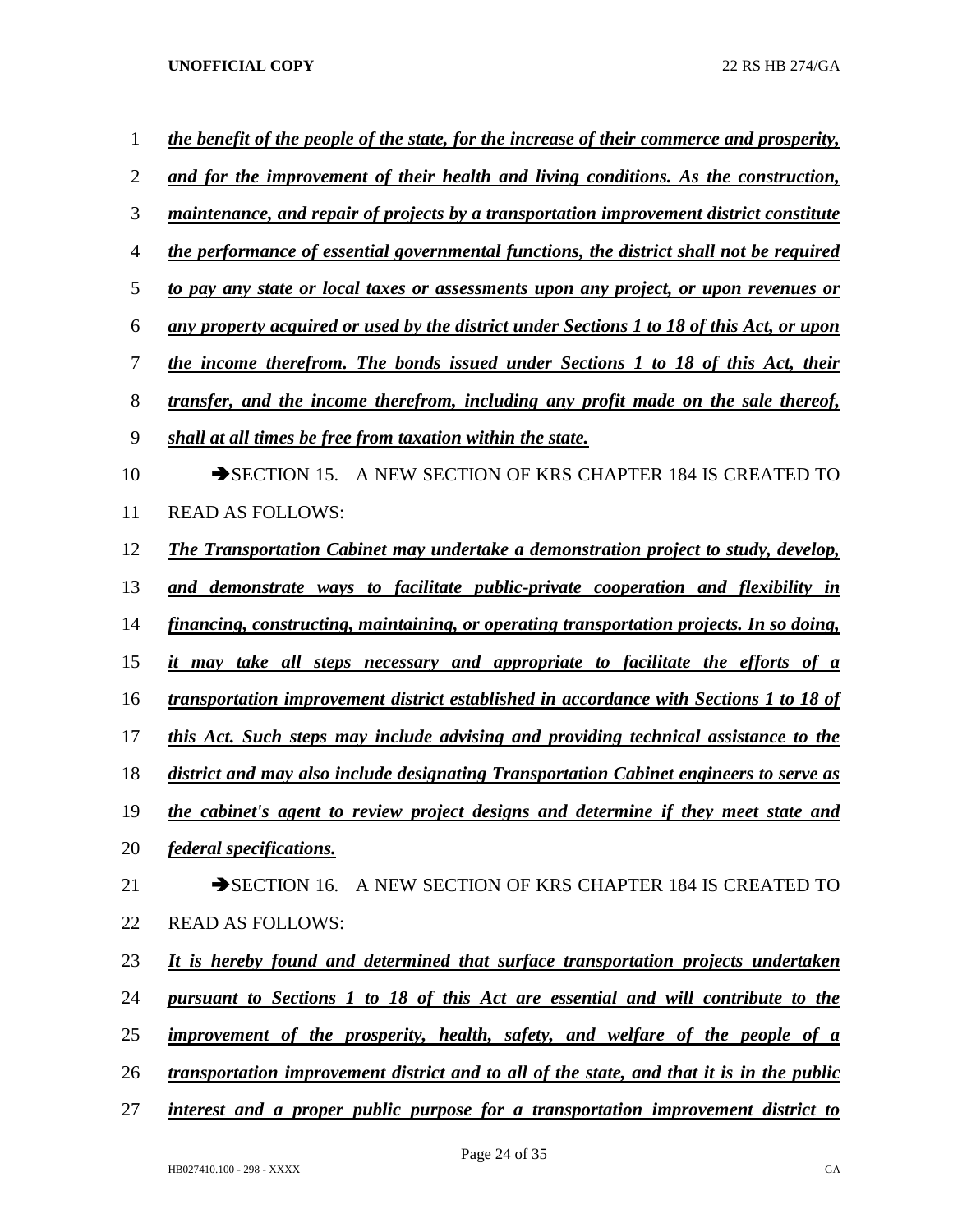| <i>acquire, construct, enlarge, improve, equip, sell, lease, lease-purchase, exchange, or</i> |
|-----------------------------------------------------------------------------------------------|
| otherwise dispose of property, structures, and other facilities for such transportation       |
| projects. It is further found and determined that the exercise of the authority granted       |
| by Sections 1 to 18 of this Act is consistent with and will promote industry, commerce,       |
| distribution, and research activity in the state. Sections 1 to 18 of this Act, being         |
| necessary for the prosperity, health, safety, and welfare of the state and its people, shall  |
| be liberally construed to effect their purposes.                                              |
| A NEW SECTION OF KRS CHAPTER 184 IS CREATED TO<br>$\rightarrow$ SECTION 17.                   |
| <b>READ AS FOLLOWS:</b>                                                                       |
| Notwithstanding any other statute to the contrary, the approval, consent, or                  |
| cooperation of a political subdivision is not required for a transportation improvement       |
| district project that involves constructing or improving a highway that runs through          |
| the territory of the political subdivision and connects to a highway that is part of the      |
| <i>interstate system.</i>                                                                     |
| A NEW SECTION OF KRS CHAPTER 184 IS CREATED TO<br>$\rightarrow$ SECTION 18.                   |
| <b>READ AS FOLLOWS:</b>                                                                       |
| $\mathcal{L}(I)$<br>The legislative body of a county may enter into an agreement with a       |
| transportation improvement district of a contiguous county for the district to                |
| undertake a project that is located wholly or partially within that county, provided          |
| that the legislative body of the county that created the transportation                       |
| <i>improvement district shall be required to enter into the agreement.</i>                    |
| (2)<br>No transportation improvement district shall undertake a project that is located       |
| wholly or partially within a county that did not create the transportation                    |
| improvement district except pursuant to an agreement entered into in accordance               |
| with this section, a project being undertaken by two $(2)$ or more transportation             |
| <i>improvement districts, or as otherwise provided by law.</i>                                |
|                                                                                               |

27 Section 19. KRS 65.7045 is amended to read as follows: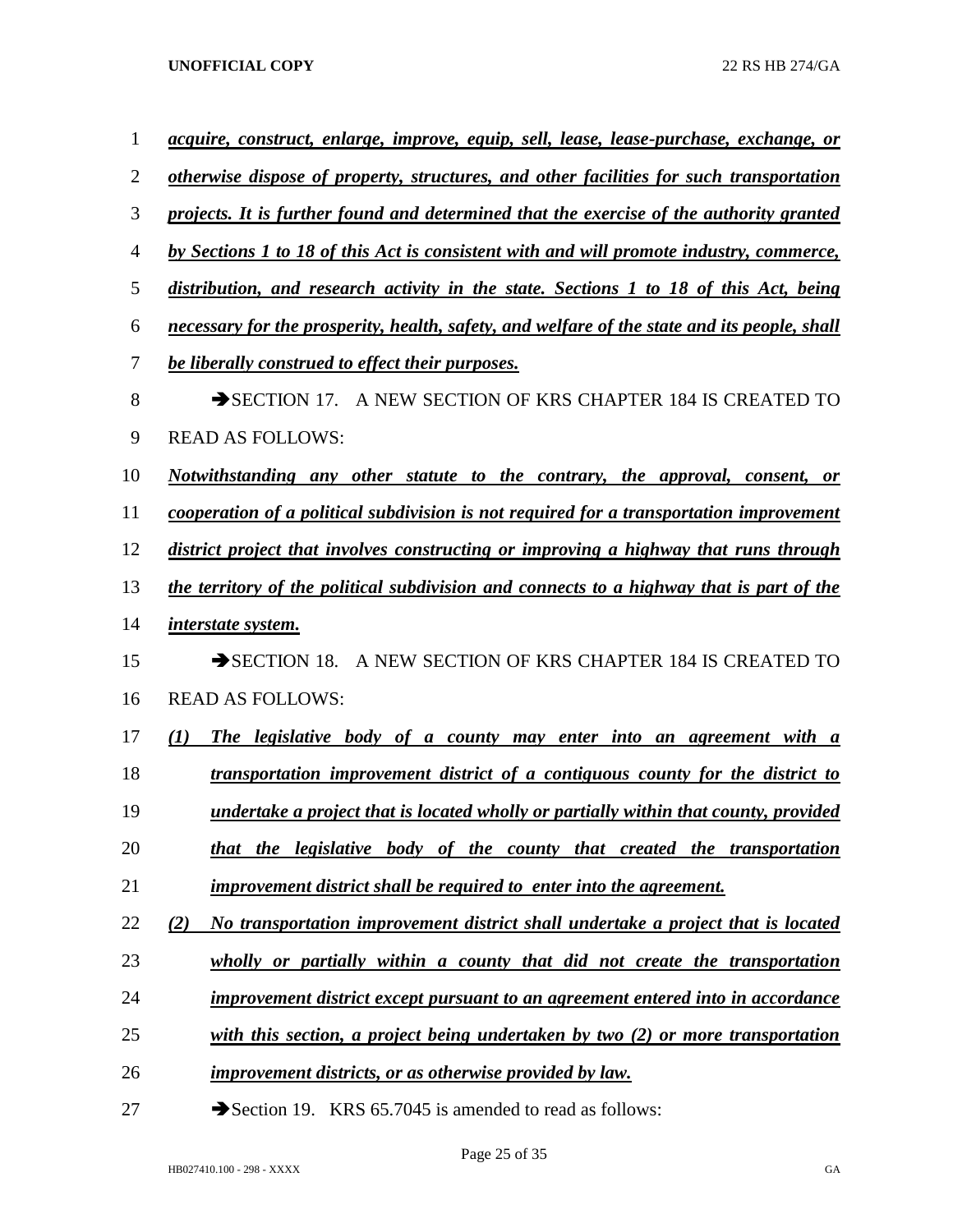| $\mathbf{1}$   |     | As used in KRS 65.7041 to 65.7083:                                    |                                                                                      |  |  |  |  |  |
|----------------|-----|-----------------------------------------------------------------------|--------------------------------------------------------------------------------------|--|--|--|--|--|
| $\overline{2}$ | (1) |                                                                       | "Activation date" means the date established any time within a two (2) year period   |  |  |  |  |  |
| 3              |     |                                                                       | after the commencement date. The activation date is the date on which the time       |  |  |  |  |  |
| $\overline{4}$ |     |                                                                       | period for the pledge of incremental revenues shall commence. The governing body     |  |  |  |  |  |
| 5              |     |                                                                       | may extend the two $(2)$ year period to no more than four $(4)$ years upon written   |  |  |  |  |  |
| 6              |     |                                                                       | application by the agency requesting the extension. To implement the activation      |  |  |  |  |  |
| 7              |     |                                                                       | date, the agency that is a party to the local participation agreement or the local   |  |  |  |  |  |
| 8              |     |                                                                       | development area agreement shall notify the governing body that created the          |  |  |  |  |  |
| 9              |     |                                                                       | development area or local development area;                                          |  |  |  |  |  |
| 10             | (2) |                                                                       | "Agency" means:                                                                      |  |  |  |  |  |
| 11             |     | (a)                                                                   | An urban renewal and community development agency established under                  |  |  |  |  |  |
| 12             |     |                                                                       | KRS Chapter 99;                                                                      |  |  |  |  |  |
| 13             |     | (b)                                                                   | A development authority established under KRS Chapter 99;                            |  |  |  |  |  |
| 14             |     | (c)                                                                   | A nonprofit corporation;                                                             |  |  |  |  |  |
| 15             |     | (d)                                                                   | A housing authority established under KRS Chapter 80;                                |  |  |  |  |  |
| 16             |     | (e)                                                                   | An air board established under KRS 183.132 to 183.160;                               |  |  |  |  |  |
| 17             |     | (f)                                                                   | A local industrial development authority established under KRS 154.50-301            |  |  |  |  |  |
| 18             |     |                                                                       | to 154.50-346;                                                                       |  |  |  |  |  |
| 19             |     | (g)                                                                   | A riverport authority established under KRS 65.510 to 65.650; [ or]                  |  |  |  |  |  |
| 20             |     | (h)                                                                   | A transportation improvement district established under Sections 1 to 18 of          |  |  |  |  |  |
| 21             |     |                                                                       | this Act; or                                                                         |  |  |  |  |  |
| 22             |     | $\Omega$                                                              | A designated department, division, or office of a city or county;                    |  |  |  |  |  |
| 23             | (3) |                                                                       | "Arena" means a facility which serves primarily as a venue for athletic events, live |  |  |  |  |  |
| 24             |     |                                                                       | entertainment, and other performances, and which has a permanent seating capacity    |  |  |  |  |  |
| 25             |     | of at least five thousand $(5,000)$ ;                                 |                                                                                      |  |  |  |  |  |
| 26             | (4) | "Authority" means the Kentucky Economic Development Finance Authority |                                                                                      |  |  |  |  |  |
| 27             |     | established by KRS 154.20-010;                                        |                                                                                      |  |  |  |  |  |

Page 26 of 35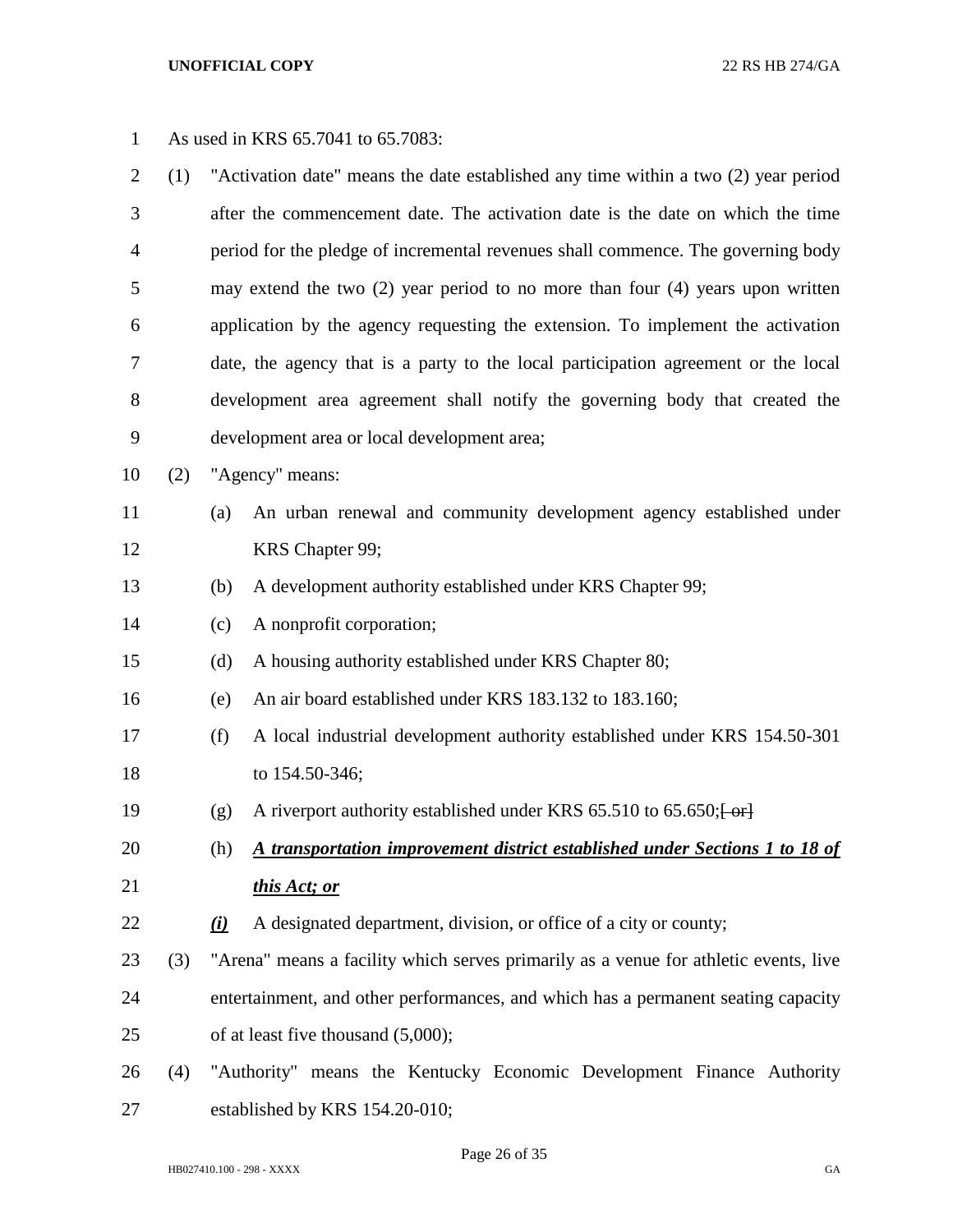(5) "Brownfield site" means real property, the expansion, redevelopment, or reuse of which may be complicated by the presence or potential presence of a hazardous substance, pollutant, or contaminant; (6) "Capital investment" means: (a) Obligations incurred for labor and to contractors, subcontractors, builders, and materialmen in connection with the acquisition, construction, installation, equipping, and rehabilitation of a project; (b) The cost of acquiring land or rights in land within the development area on the footprint of the project, and any cost incident thereto, including recording fees; (c) The cost of contract bonds and of insurance of all kinds that may be required or necessary during the course of acquisition, construction, installation, equipping, and rehabilitation of a project which is not paid by the contractor or contractors or otherwise provided; (d) All costs of architectural and engineering services, including test borings, surveys, estimates, plans, specifications, preliminary investigations, supervision of construction, and the performance of all the duties required by or consequent upon the acquisition, construction, installation, equipping, and rehabilitation of a project; (e) All costs that are required to be paid under the terms of any contract for the acquisition, construction, installation, equipping, and rehabilitation of a project; and (f) All other costs of a nature comparable to those described in this subsection; (7) "City" means any city, consolidated local government, or urban-county government; (8) "Commencement date" means: (a) The date on which a local development area agreement is executed; or (b) The date on which a local participation agreement is executed;

Page 27 of 35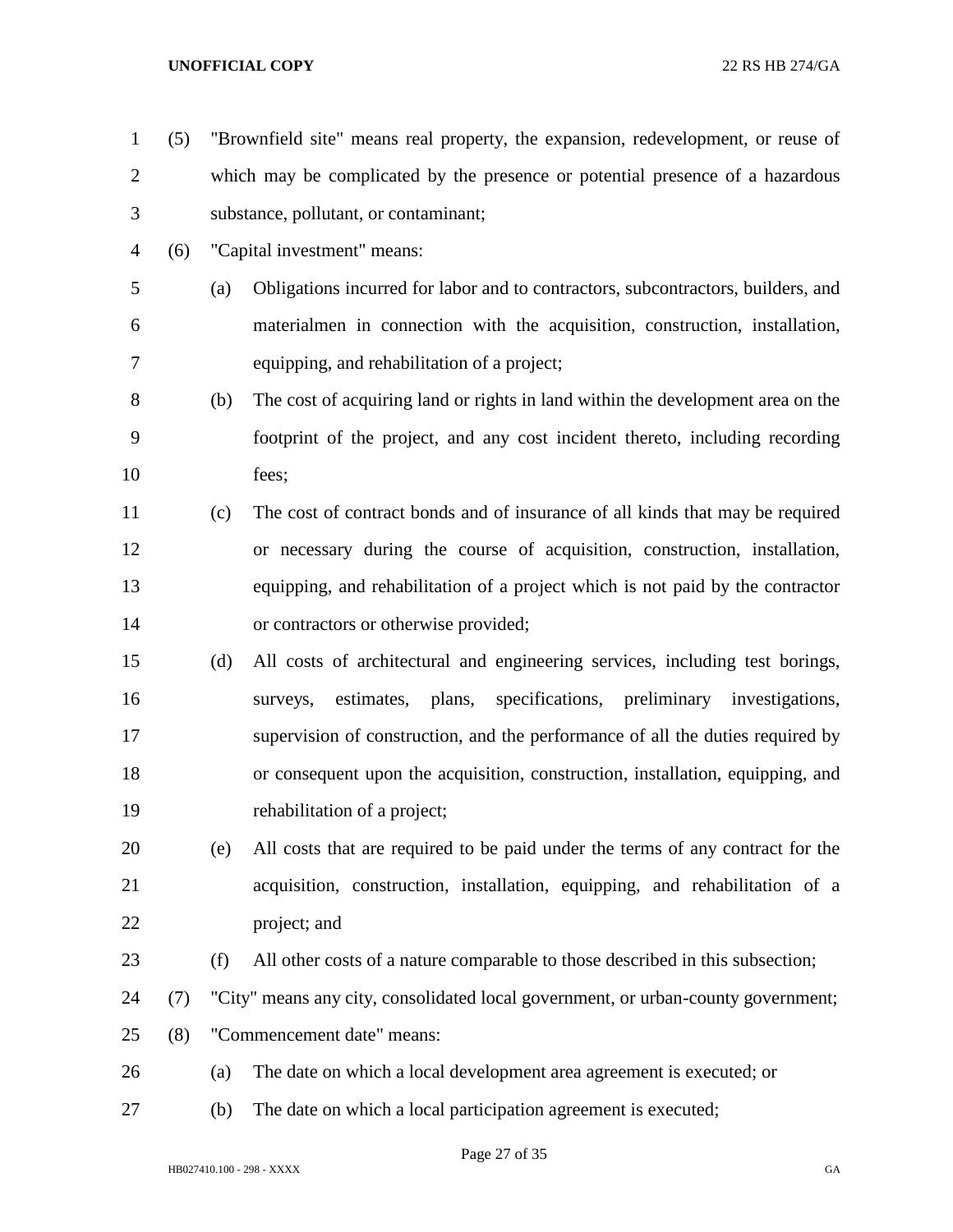- (9) "Commonwealth" means the Commonwealth of Kentucky; (10) "County" means any county, consolidated local government, charter county, unified local government, or urban-county government; (11) "Debt charges" means the principal, including any mandatory sinking fund deposits, interest, and any redemption premium, payable on increment bonds as the payments come due and are payable and any charges related to the payment of the foregoing; (12) "Development area" means an area established under KRS 65.7049, 65.7051, and 65.7053; (13) "Economic development projects" means projects which are approved for tax credits under Subchapter 20, 22, 23, 24, 25, 26, 27, 28, 34, or 48 of KRS Chapter 154; (14) "Establishment date" means the date on which a development area or a local development area is created. If the development area, local development area, development area plan, or local development area plan is modified or amended subsequent to the original establishment date, the modifications or amendments shall not extend the existence of the development area or local development area beyond what would be permitted under KRS 65.7041 to 65.7083 from the original establishment date; (15) "Governing body" means the body possessing legislative authority in a city or county; (16) "Increment bonds" means bonds and notes issued for the purpose of paying the costs of one (1) or more projects, or grant or loan programs as described in subsection (30)(c) of this section, in a development area or a local development area; (17) "Incremental revenues" means the amount of revenues received by a taxing district, as determined by subtracting old revenues from new revenues in a calendar year with respect to a development area, a project within a development area, or a local development area;
	- HB027410.100 298 XXXX GA

Page 28 of 35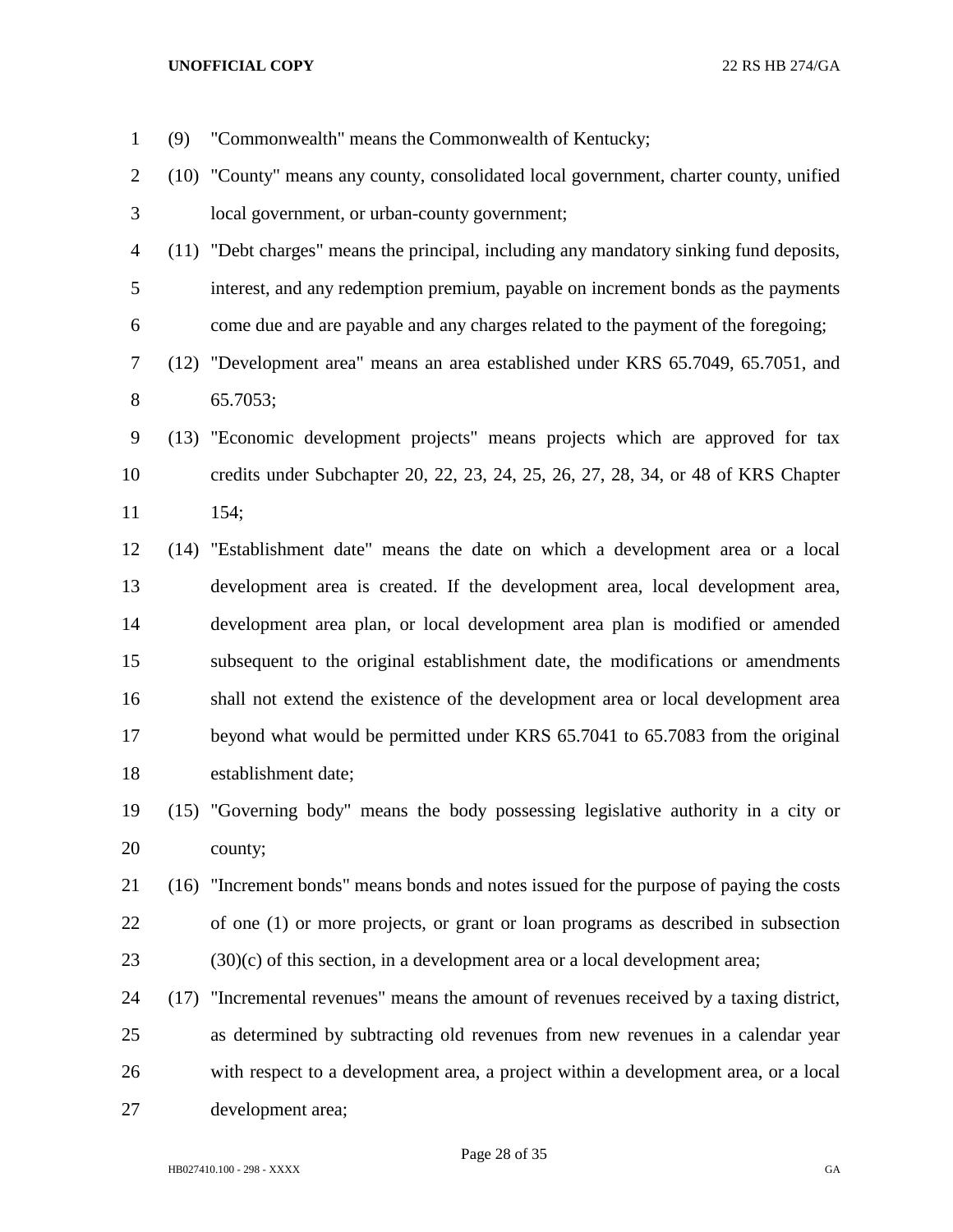| $\mathbf{1}$   | (18) "Issuer" means a city, county, or agency issuing increment bonds;                   |  |  |  |  |  |
|----------------|------------------------------------------------------------------------------------------|--|--|--|--|--|
| $\overline{2}$ | (19) "Local development area" means a development area established under KRS             |  |  |  |  |  |
| 3              | 65.7047;                                                                                 |  |  |  |  |  |
| $\overline{4}$ | (20) "Local development area agreement" means an agreement entered into under KRS        |  |  |  |  |  |
| 5              | 65.7047;                                                                                 |  |  |  |  |  |
| 6              | (21) "Local participation agreement" means the agreement entered into under KRS          |  |  |  |  |  |
| 7              | 65.7063;                                                                                 |  |  |  |  |  |
| $8\,$          | (22) "Local tax revenues" means:                                                         |  |  |  |  |  |
| 9              | Revenues derived by a city or county from one (1) or more of the following<br>(a)        |  |  |  |  |  |
| 10             | sources:                                                                                 |  |  |  |  |  |
| 11             | Real property ad valorem taxes;<br>1.                                                    |  |  |  |  |  |
| 12             | Occupational license taxes, excluding occupational license taxes that<br>2.              |  |  |  |  |  |
| 13             | have already been pledged to support an economic development project                     |  |  |  |  |  |
| 14             | within the development area; and                                                         |  |  |  |  |  |
| 15             | The occupational license fee permitted by KRS 65.7056; and<br>3.                         |  |  |  |  |  |
| 16             | Revenues derived by any taxing district other than school districts or fire<br>(b)       |  |  |  |  |  |
| 17             | districts from real property ad valorem taxes;                                           |  |  |  |  |  |
| 18             | (23) "Low-income household" means a household in which gross income is no more           |  |  |  |  |  |
| 19             | than two hundred percent (200%) of the poverty guidelines updated periodically in        |  |  |  |  |  |
| 20             | the Federal Register by the United States Department of Health and Human                 |  |  |  |  |  |
| 21             | Services under the authority of 42 U.S.C. sec. 9902(2);                                  |  |  |  |  |  |
| 22             | (24) "Mixed-use" has the same meaning as in KRS 154.30-060;                              |  |  |  |  |  |
| 23             | (25) "New revenues" means the amount of local tax revenues received by a taxing          |  |  |  |  |  |
| 24             | district with respect to a development area or a local development area in any           |  |  |  |  |  |
| 25             | calendar year beginning with the year in which the activation date occurred;             |  |  |  |  |  |
| 26             | (26) "Old revenues" means the amount of local tax revenues received by a taxing district |  |  |  |  |  |
| 27             | with respect to a development area or a local development area during the last           |  |  |  |  |  |

Page 29 of 35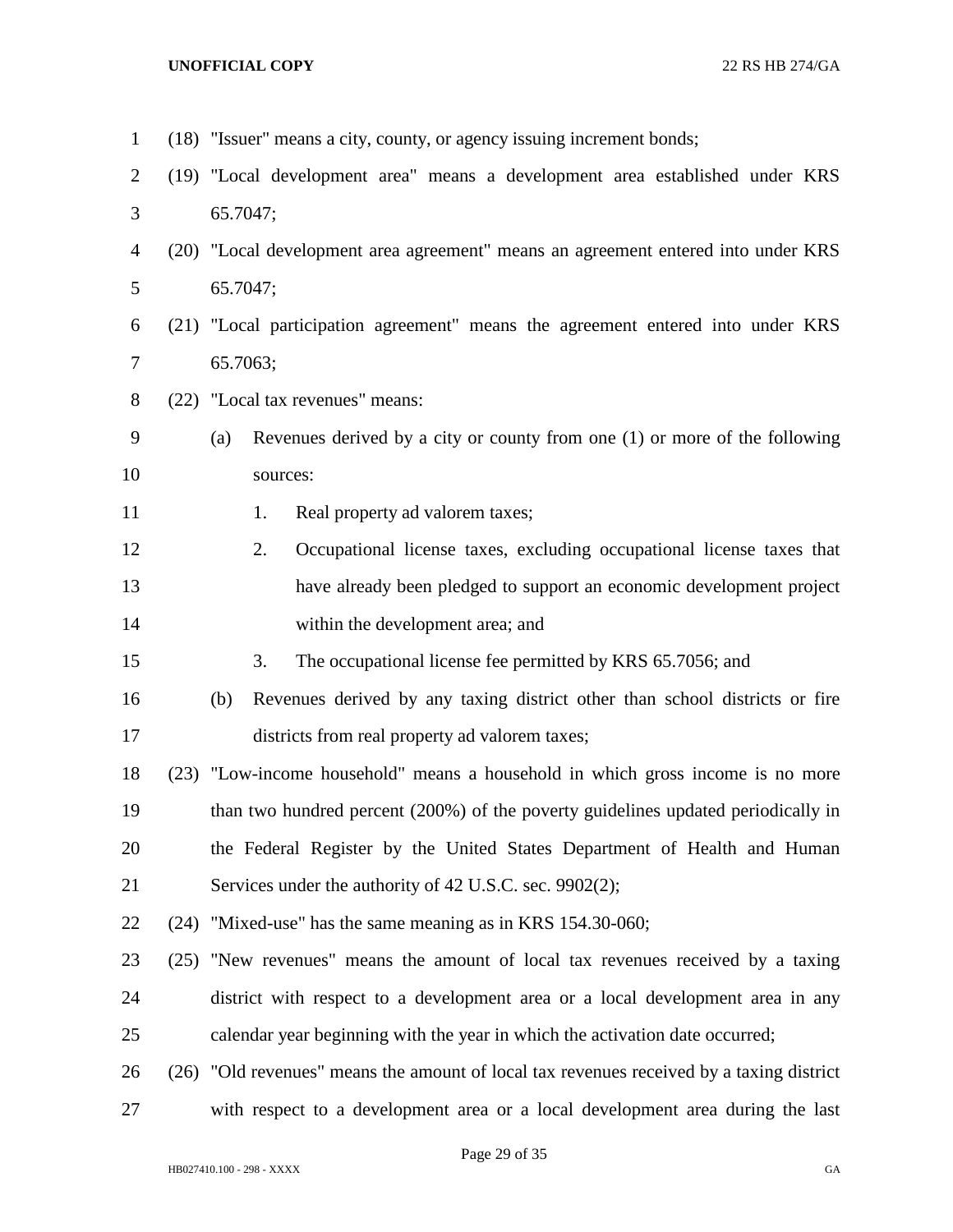| $\mathbf{1}$   |      |                                                                                       | calendar year prior to the commencement date. If the governing body determines     |  |  |  |  |  |
|----------------|------|---------------------------------------------------------------------------------------|------------------------------------------------------------------------------------|--|--|--|--|--|
| $\overline{2}$ |      | that the amount of local tax revenues received during the last calendar year prior to |                                                                                    |  |  |  |  |  |
| 3              |      |                                                                                       | the commencement date does not represent a true and accurate depiction of          |  |  |  |  |  |
| $\overline{4}$ |      |                                                                                       | revenues, the governing body may consider revenues for a period of no longer than  |  |  |  |  |  |
| 5              |      | three (3) calendar years prior to the commencement date, so as to determine a fair    |                                                                                    |  |  |  |  |  |
| 6              |      |                                                                                       | representation of local tax revenues;                                              |  |  |  |  |  |
| 7              | (27) |                                                                                       | "Outstanding" means increment bonds that have been issued, delivered, and paid for |  |  |  |  |  |
| 8              |      |                                                                                       | by the purchaser, except any of the following:                                     |  |  |  |  |  |
| 9              |      | (a)                                                                                   | Increment bonds canceled upon surrender, exchange, or transfer, or upon            |  |  |  |  |  |
| 10             |      |                                                                                       | payment or redemption;                                                             |  |  |  |  |  |
| 11             |      | (b)                                                                                   | Increment bonds in replacement of which or in exchange for which other             |  |  |  |  |  |
| 12             |      |                                                                                       | increment bonds have been issued; or                                               |  |  |  |  |  |
| 13             |      | (c)                                                                                   | Increment bonds for the payment, redemption, or purchase for cancellation          |  |  |  |  |  |
| 14             |      |                                                                                       | prior to maturity, of which sufficient moneys or investments, in accordance        |  |  |  |  |  |
| 15             |      |                                                                                       | with the ordinance or other proceedings or any applicable law, by mandatory        |  |  |  |  |  |
| 16             |      |                                                                                       | sinking fund redemption requirements, or otherwise, have been deposited, and       |  |  |  |  |  |
| 17             |      |                                                                                       | credited in a sinking fund or with a trustee or paying or escrow agent, whether    |  |  |  |  |  |
| 18             |      |                                                                                       | at or prior to their maturity or redemption, and, in the case of increment bonds   |  |  |  |  |  |
| 19             |      |                                                                                       | to be redeemed prior to their stated maturity, notice of redemption has been       |  |  |  |  |  |
| 20             |      |                                                                                       | given or satisfactory arrangements have been made for giving notice of that        |  |  |  |  |  |
| 21             |      |                                                                                       | redemption, or waiver of that notice by or on behalf of the affected bond          |  |  |  |  |  |
| 22             |      |                                                                                       | holders has been filed with the issuer or its agent;                               |  |  |  |  |  |
| 23             | (28) |                                                                                       | "Planning unit" means a planning commission established pursuant to KRS Chapter    |  |  |  |  |  |
| 24             |      | 100;                                                                                  |                                                                                    |  |  |  |  |  |
| 25             | (29) |                                                                                       | "Project" means any property, asset, or improvement located in a development area  |  |  |  |  |  |

- or a local development area and certified by the governing body as:
- (a) Being for a public purpose; and

Page 30 of 35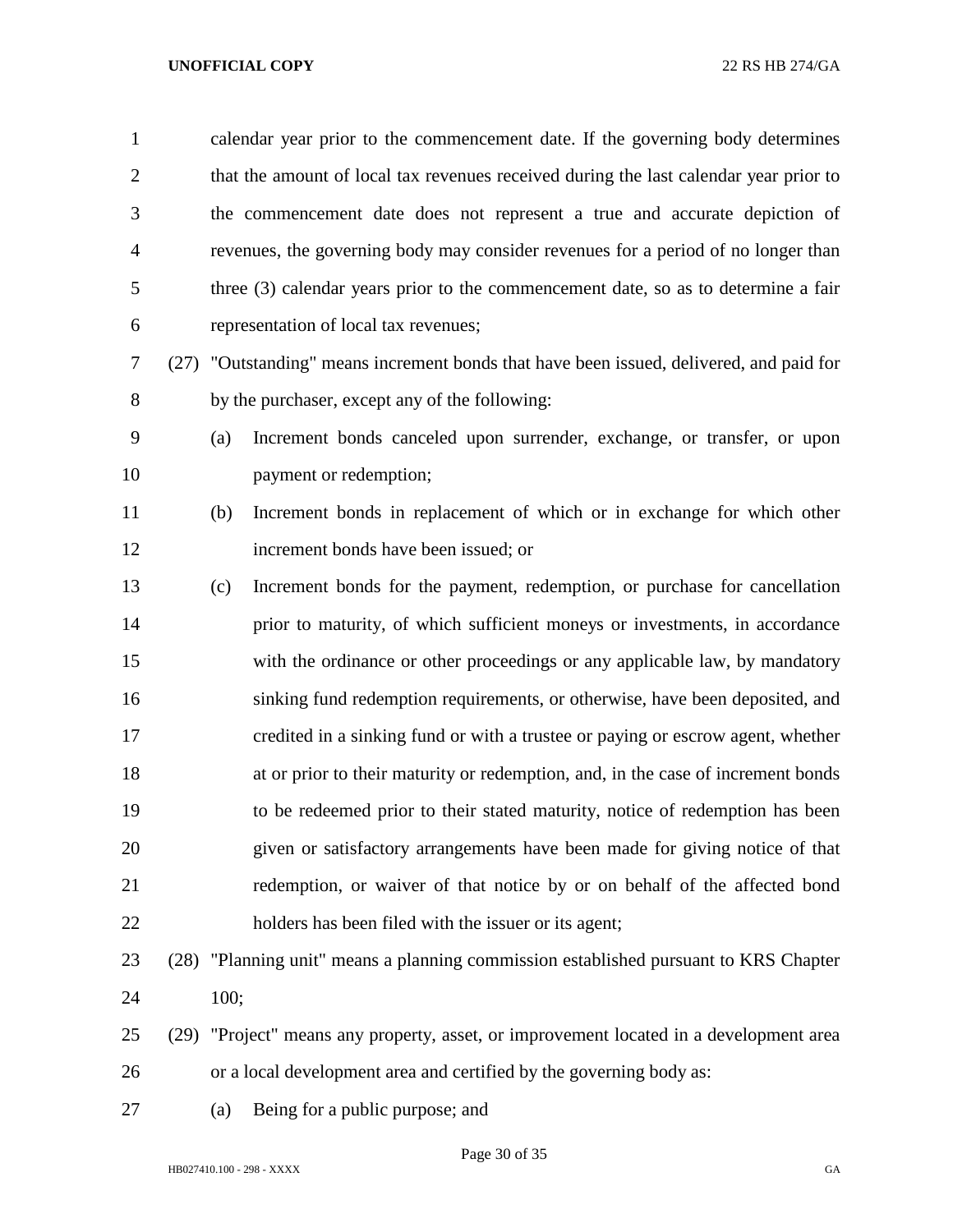(b) Being for the development of facilities for residential, commercial, industrial, public, recreational, or other uses, or for open space, including the development, rehabilitation, renovation, installation, improvement, enlargement, or extension of real estate and buildings; and (c) Contributing to economic development or tourism; (30) "Redevelopment assistance," as utilized within a development area, includes the following: (a) Technical assistance programs to provide information and guidance to existing, new, and potential businesses and residences; (b) Programs to market and promote the development area and attract new businesses and residents; (c) Grant and loan programs to encourage the construction or rehabilitation of residential, commercial, and industrial buildings; improve the appearance of building facades and signage; and stimulate business start-ups and expansions; (d) Programs to obtain a reduced interest rate, down payment, or other improved terms for loans made by private, for-profit, or nonprofit lenders to encourage the construction or rehabilitation of residential, commercial, and industrial buildings; improve the appearance of building facades and signage; and stimulate business start-ups and expansions; (e) Local capital improvements, including but not limited to the installation, construction, or reconstruction of streets, lighting, pedestrian amenities, public utilities, public transportation facilities, public parking, parks, playgrounds, recreational facilities, and public buildings and facilities; (f) Improved or increased provision of public services, including but not limited to police or security patrols, solid waste management, and street cleaning; (g) Provision of technical, financial, or other assistance in connection with: 1. Applications to the Energy and Environment Cabinet for a brownfields

Page 31 of 35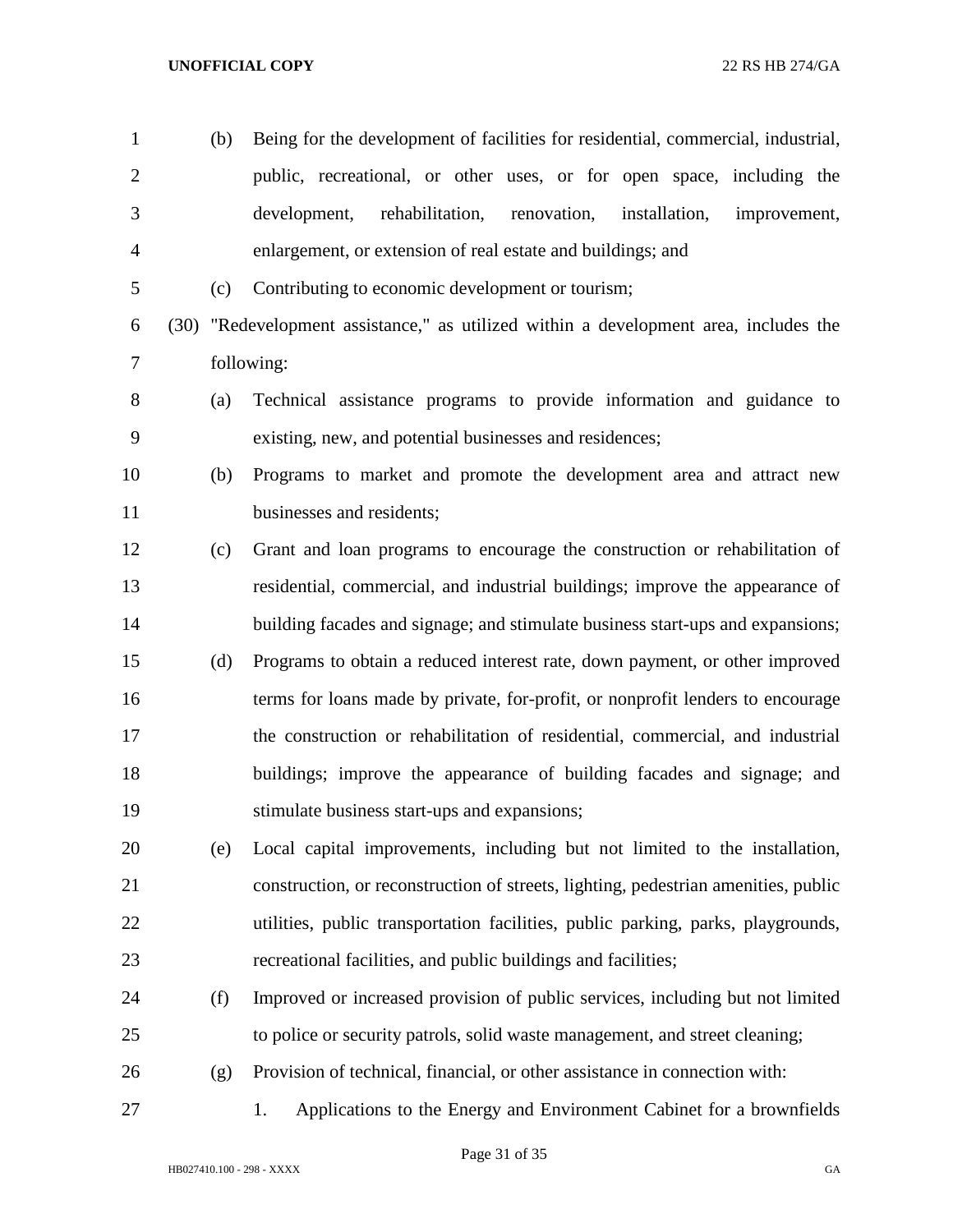| $\mathbf{1}$   |     |    | assessment or a No Further Remediation Letter issued pursuant to KRS                  |
|----------------|-----|----|---------------------------------------------------------------------------------------|
| $\overline{2}$ |     |    | 224.1-450; or                                                                         |
| 3              |     | 2. | Site remediation by means of the Voluntary Environmental Remediation                  |
| 4              |     |    | Program to remove environmental contamination in the development                      |
| 5              |     |    | area, or lots or parcels within it, pursuant to KRS 224.1-510 to 224.1-               |
| 6              |     |    | 532; and                                                                              |
| 7              | (h) |    | Direct development by a city, county, or agency of real property acquired by          |
| 8              |     |    | the city, county, or agency. Direct development may include one (1) or more           |
| 9              |     |    | of the following:                                                                     |
| 10             |     | 1. | Assembly and replatting of lots or parcels;                                           |
| 11             |     | 2. | Rehabilitation of existing structures and improvements;                               |
| 12             |     | 3. | Demolition of structures and improvements and construction of new                     |
| 13             |     |    | structures and improvements;                                                          |
| 14             |     | 4. | Programs of temporary or permanent relocation assistance for businesses               |
| 15             |     |    | and residents;                                                                        |
| 16             |     | 5. | The sale, lease, donation, or other permanent or temporary transfer of                |
| 17             |     |    | real property to public agencies, persons, and entities both for profit and           |
| 18             |     |    | nonprofit; and                                                                        |
| 19             |     | 6. | The acquisition and construction of projects;                                         |
| 20             |     |    | (31) "Service payment agreement" means an agreement between a city, county, or issuer |
| 21             |     |    | of increment bonds or other obligations and any person, whereby the person agrees     |
| 22             |     |    | to guarantee the receipt of incremental revenues, or the payment of debt charges, or  |
| 23             |     |    | any portion thereof, on increment bonds or other obligations issued by the city,      |
| 24             |     |    | county, or issuer;                                                                    |
| 25             |     |    | (32) "Special fund" means a special fund created under KRS 65.7061 in which all       |
| 26             |     |    | incremental revenues shall be deposited;                                              |

(33) "Taxing district" means any city, county, or special taxing district other than school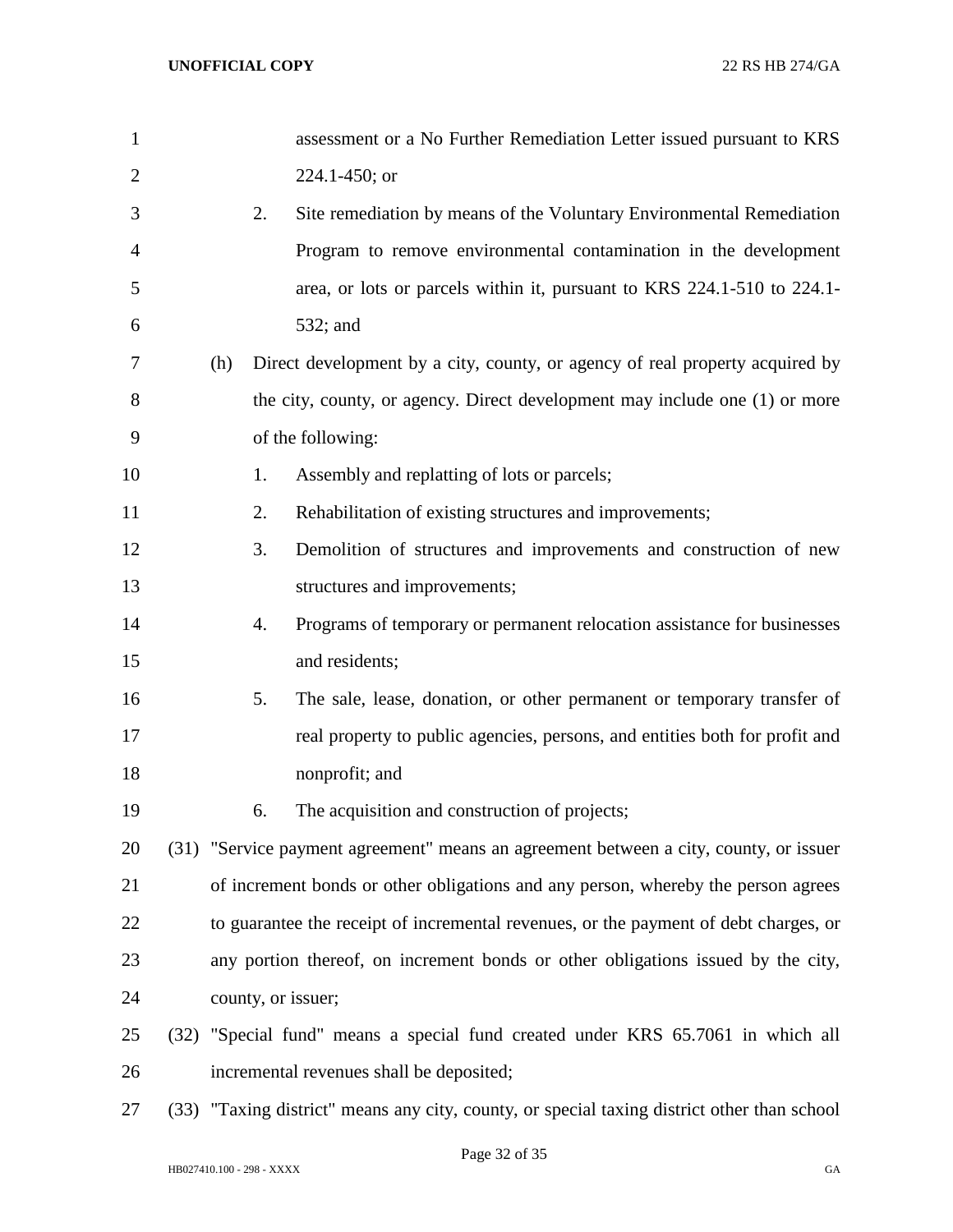- districts and fire districts;
- (34) "Tax incentive agreement" means an agreement entered into under KRS 154.30- 070;
- (35) "Termination date" means:

 (a) For a development area, a date established by the ordinance creating the development area that is no more than twenty (20) years from the establishment date. If a tax incentive agreement for a project within a development area or a local participation agreement relating to the development area has a termination date that is later than the termination date established in the ordinance, the termination date for the development area shall be extended to the termination date of the tax incentive agreement, or local participation agreement. However, the termination date for the development area shall in no event be more than forty (40) years from the establishment date;

- (b) For a local development area, a date established by the ordinance creating the local development area that is no more than twenty (20) years from the establishment date, provided that if a local development area agreement relating to the local development area has a termination date that is later than the termination date established in the ordinance, the termination date for the local development area shall be extended to the termination date of the local development area agreement;
- (c) For a local participation agreement, a date that is no more than twenty (20) years from the activation date. However, the termination date for a local participation agreement shall in no event be more than forty (40) years from the establishment date of the development area to which the local participation agreement relates; and
- 

(d) For a local development area agreement, a date that is no more than twenty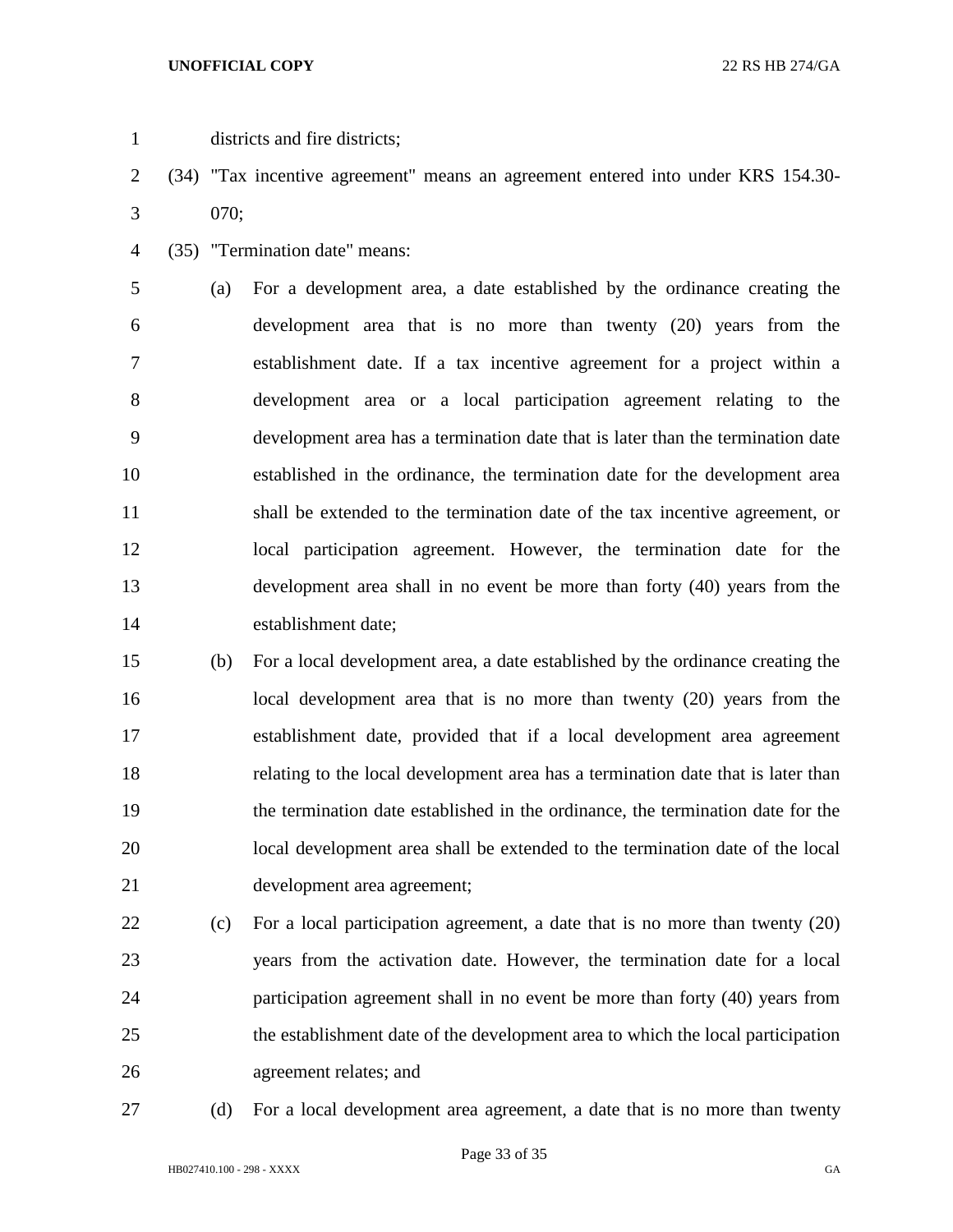(20) years from the activation date. However, the termination date for a local development area agreement shall in no event be more than forty (40) years from the establishment date of the local development area to which the development area agreement relates; and

 (36) "University research park" means land owned by a public university that has been designated by the public university as being primarily for the development of projects and facilities to support high-tech, pharmaceutical, laboratory, and other research-based businesses, including projects and facilities to support and complement the development of high-tech, pharmaceutical, laboratory, and other research-based businesses.

11 Section 20. KRS 416.670 is amended to read as follows:

 (1) Development shall be started on any property which has been acquired through condemnation within a period of eight (8) years from the date of the deed to the condemnor or the date on which the condemnor took possession, whichever is earlier, for the purpose for which it was condemned. The failure of the condemnor to so begin development shall entitle the current landowner to repurchase the property at the price the condemnor paid to the landowner for the property. The current owner of the land from which the condemned land was taken may reacquire the land as aforementioned.

 (2) Any condemnor who fails to develop property acquired by condemnation or who fails to begin design on highway projects pursuant to KRS Chapter 177 within a period of eight (8) years after acquisition, shall notify the current landowner of the provisions of subsection (1) of this section. If the current landowner refuses to purchase property described in this section, public notice shall be given in a manner prescribed in KRS Chapter 424 within thirty (30) days of the refusal, and the property shall be sold at auction. Provided, however, that this section shall not apply to property acquired for purposes of industrial development pursuant to KRS